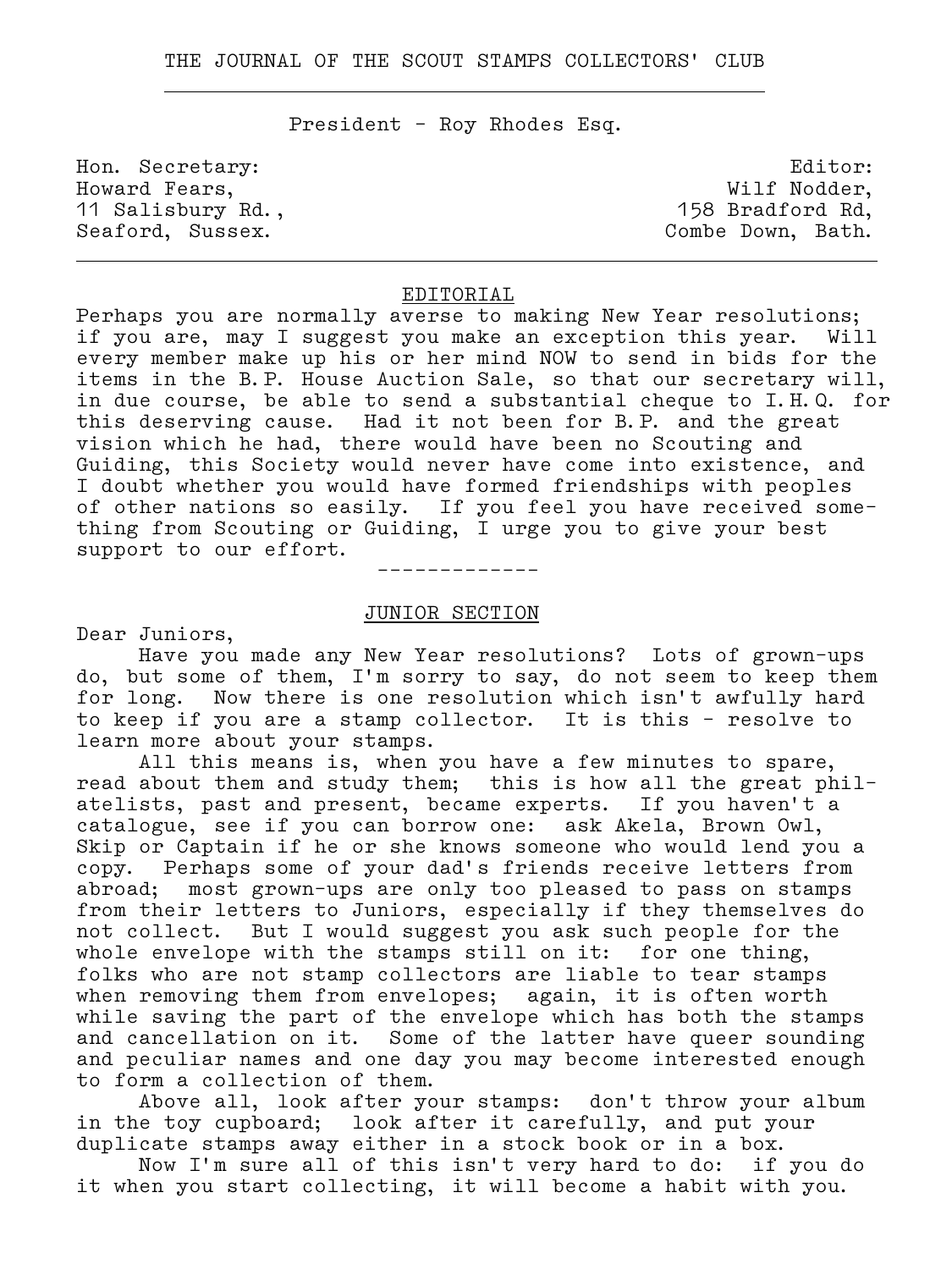Some philatelists are very particular about their stamps; they take great care of them, using tweezers and not their fingers to pick them up; they also mount their stamps properly. And this is because some stamps are rare and worth lots of money, but if they were damaged ever so slightly, they would be of little value. Even if your collection is just an ordinary one, you should still take care of it so that you get into the habit of looking after your stamps.

 Congratulations to our new Junior member Rodney Goodman (No.238) who is a Wolf Cub in the 6th. Ealing Pack, for being awarded 1st. prize in the 1959 Middlesex Philatelic Junior Cup Competition for his entry of "Scouting on Stamps". Good work, Rodney.

 Good luck to you in your collecting. I'll be with you again in March. –––––––––––––

 B.P. HOUSE MAIL AUCTION SALE by the Hon. Sec. By now every member must have had a chance of looking through the list of 72 lots. I have received a number of bids, but by no means have the majority of Club members considered their offers. Not only is it a grand chance to add something to your collection, but also a practical means of aiding the B.P. House Fund.

 Now come – bids must reach me by Feb. 28th. 1960 at Seaford. Go carefully through the whole 72 Lots and see if you can't find a bid to make for at least half of them. One member has put in a bid for every single item! Even if you have the item in your collection already, it can be secured as a duplicate. Let's make our contribution a GOOD one. (Please see the Editorial. Editor)

–––––––––––––

A SPECIAL CONTRIBUTION by the Editor

Following the publication of an article on the recently issued New Zealand Pan–Pacific Jamboree stamp, under the title of "An Issue is Born", in the November issue of "Gibbons Stamp Monthly", I wrote to the Editor, Mr. Rang, requesting permission to publish a slightly abbreviated version of it, and also to Mr. R.J.G.Collins, the well–known New Zealand philatelist, who lives at Christchurch, asking to be allowed to reproduce some of the illustrations which accompanied the article. They replied they were only too pleased for me to do so, and I have expressed the S.S.C.C's grateful thanks to both gentlemen. I am sure you will find it useful when you write–up this stamp in your collection.

 As a matter of interest, in his letter to me, Mr.Collins mentioned that he joined the Kelburn (Wellington) Troop in 1911. When he went to Christchurch in 1915 he became Scout– master of the Merivale Troop which had the distinction of winning the King's Standard (awarded to the champion Troop of New Zealand) three years in succession. The Movement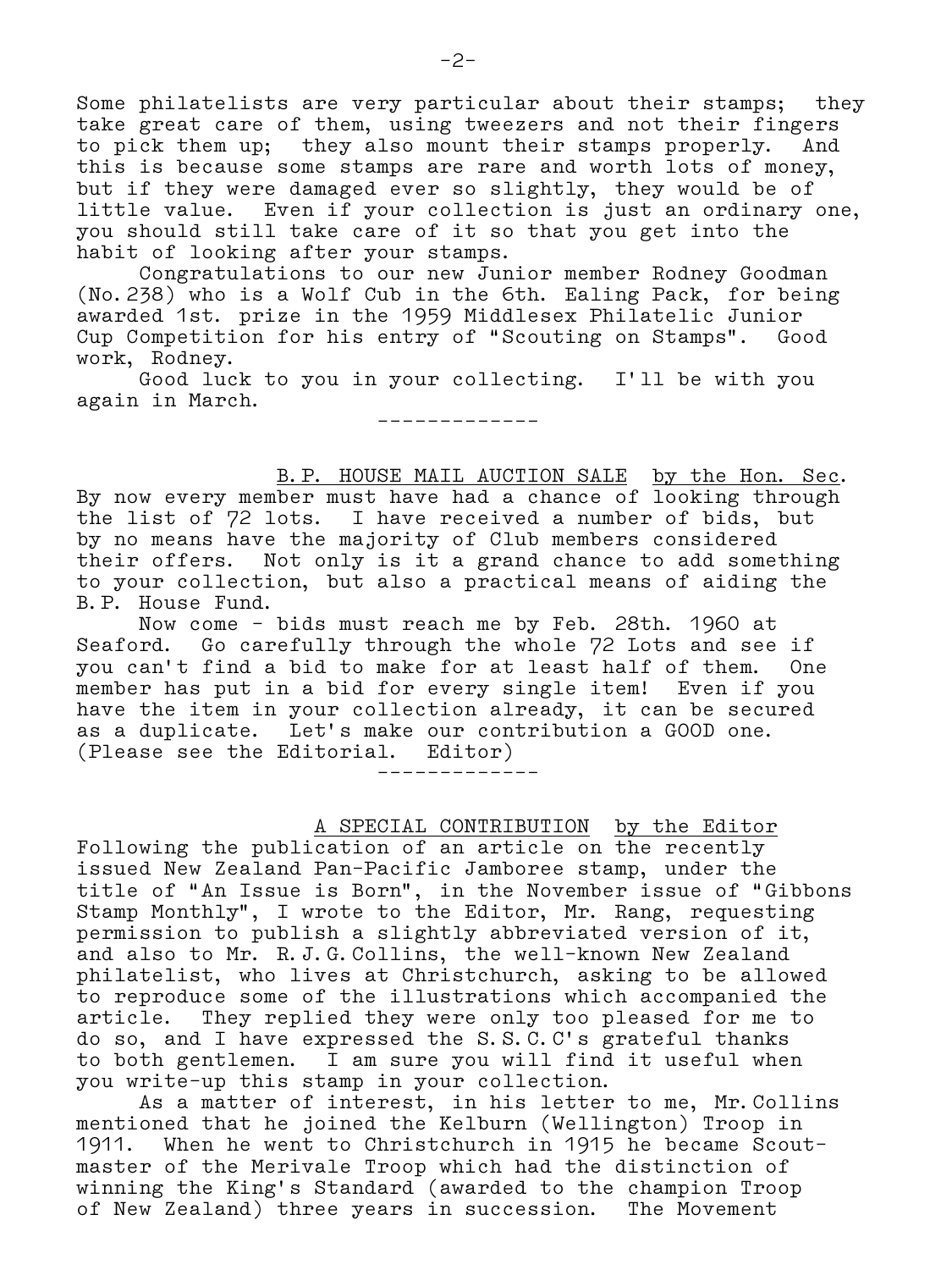became so popular in the district that–the Troop expanded to four troops, with every member of Troop 1 a King's Scout. He went on to say that Troop 4 is interesting historically: Colonel Cosgrove, Dominion Chief Scout, who then lived at Merivale, thought that some opportunity should be found in the Movement for younger boys. He therefore arranged to start a patrol to which was given the name of Bull Pups: this proved so successful that a second patrol, known as Wolf Cubs, was formed. Colonel Cosgrove made a report on the innovation to B–P, and thus there came into being the Wolf Cub section.

## THE NEW ZEALAND 3rd, PAN–PACIFIC JAMBOREE STAMP

When Mr. Collins was asked by the postal authorities to prepare a suitable design for this stamp, he chose the characteristic three finger Scout salute, which up till then had not featured to any great extent on Scout stamps. The rough wash drawing, fig. 1 – this is approximately half the size of the illustration which appeared in the article – which he submitted was favourably received by the authorities but before he could prepare a working drawing, the post office authorities saw specimens of the Finnish 30m Scout Jubilee stamp of 1957 which was of similar design and it was therefore necessary to find a different motif.

 The Scout authorities suggested adapting the Jamboree emblem, fig. 2, the Kiwi, which incidentally had featured on the 1d. pictorial stamp of 1935 which had been designed by Mr. Collins and his cousin. It was at this stage that Mrs. Shirley Collins, his daughter–in–law, who was Art Mistress at Christchurch Girls' High School, submitted three pencilled sketches. Fig. 3, which she herself preferred, had the Scout fleur–de–lis as the central design, whilst the other two, figs. 4 and 5, had the Kiwi as the motif. Both the postal and Scout authorities favoured fig. 5, and a work– ing drawing, bearing the same wording as the Jamboree emblem, was prepared by. Mrs. Collins. The authorities then suggested that it would be preferable if the words BOY SCOUTS were sub– stituted for AUCKLAND, and a second working drawing was made which was more compact than the first and which had a re– drawn figure '3', a smaller 'D' and more whiskers on the face of the kiwi! This drawing received approval and was used as a guide by the engraver. I have not tried to re– produce these two working drawings prepared by Mrs. Collins as I felt I could not do justice to the fine work she had put into them.

 The article concludes with a description of the different species of kiwi found in New Zealand.

 It appears to me that when close co–operation exists between the designer, the postal authorities and the Scout Association the result is a well–designed and appropriate stamp. Would that other countries – including Great Britain – do the same and so avoid producing some Scout stamps on which errors occur!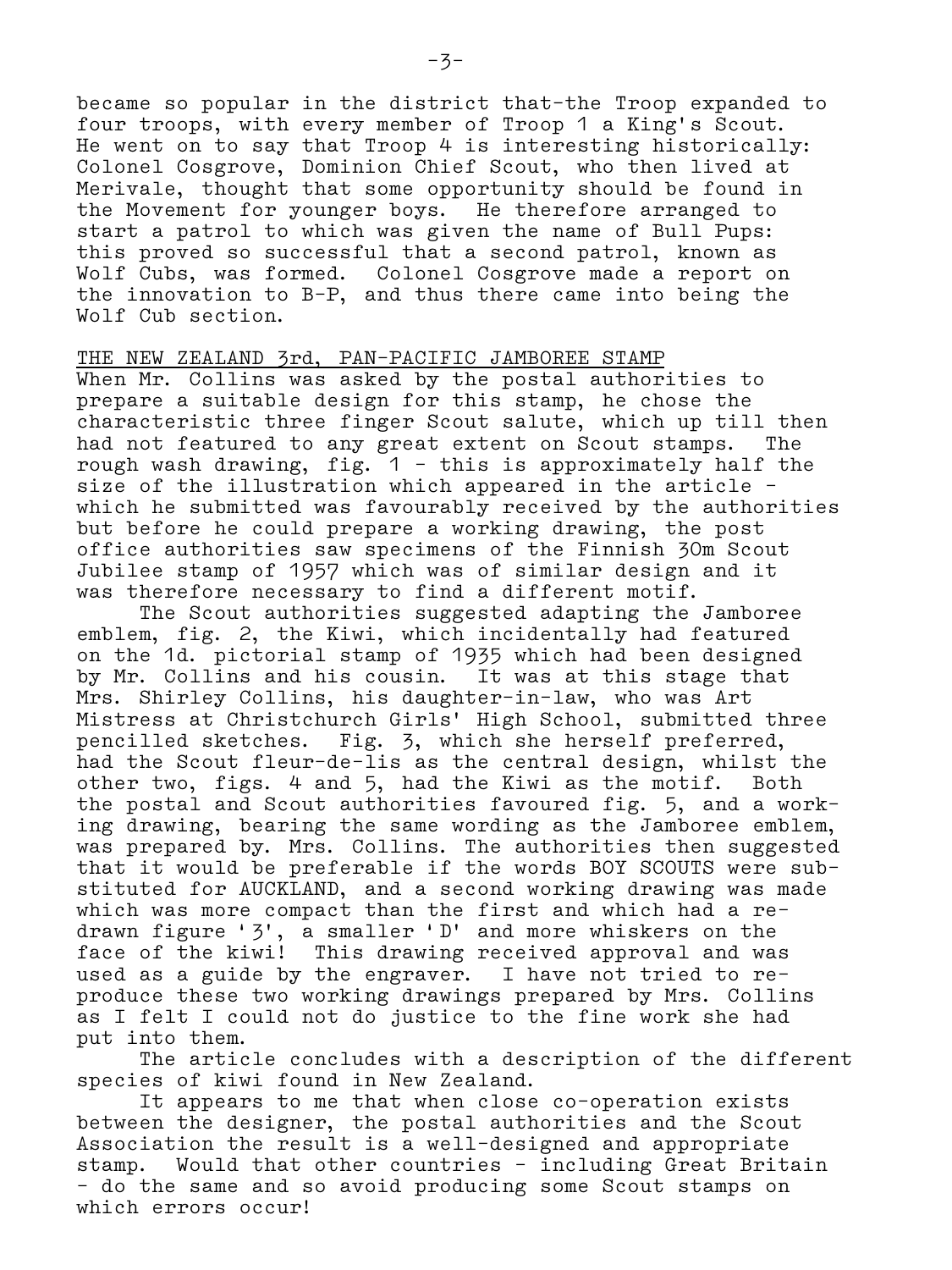The productions will give you some idea of the thought and work which go into the designing of a stamp before it reaches the engraver's bench: even then, a great deal of intricate and skilful work has to be done before it can be bought by the public over the post office counter. ––––––––––––––

#### CATALOGUE INCREASES

Liechtenstein, 1953 – 14th. International Scout Conference, set of 4 – from 7s. 2d. mint, 7s. 4d. used, to 20s. 3d. mint, 21s. used. This set has been "tipped" more than once in the Journal.

––––––––––––––

# INVESTMENT, RESEARCH AND OTHER TOPICS by the Hon. Secretary

1924 Wembley Jamboree. I am indebted to member W.SIX of Holland for some interesting and helpful comments re the 1924 Wembley Jamboree labels. In my own article I had mentioned 2 labels, but Mr. Six records a third, which shows an Indian sitting on his knees alongside a Scout with a stick in his left hand. Outside the frame at the top but also within the limits of the perforation is the quotation "Scouting for the Boy Scout Jamboree." This label was overprinted in black "Wembley, Aug. 1–8, 1924." Mr. Six mentions that in his collection he has a genuine used postcard from the Exhibition, to which the "camel" label is tied by the postmark.

1937 Dutch Indies Jamboree Stamps – Values. In a long letter, Mr. Six also mentions my remarks about the present value of the 1937 Netherlands Indies Jamboree set. He believes that in Holland the present price is about f. 3.25 (mint) and f. 2.50 (used). As the set appeared on May 1st. 1937, real F.D.C.s with the ordinary date stamp 1–5–37 are very scarce indeed, and would cost at least f. 25. This is also the price for a real F.D.C. of the Dutch 1937 set with the cancel dated 1.4.37. (A Dutch florin (f.) equals approx. 1s. 6d.)

The Club's Finance. A word on the subject of finance. At the time of writing this we have almost completed a full year at the revised subscription rates; it is significant that apart from Juniors, only a handful have failed to renew during the year, and we must regard this as a tribute to the successful operation of the Club. One thing I can say, however, is that there is no prospect of the fee having to be raised in the foreseeable future, and we hope to be able to continue our bi– monthly Journal publication. As a regular feature we intend publishing in alternate years revised membership lists, and revised Scout stamp catalogues. Thus in 1958 we issued the first membership list, in 1959 the first catalogue, and in 1960 will appear the revised members' list. This will be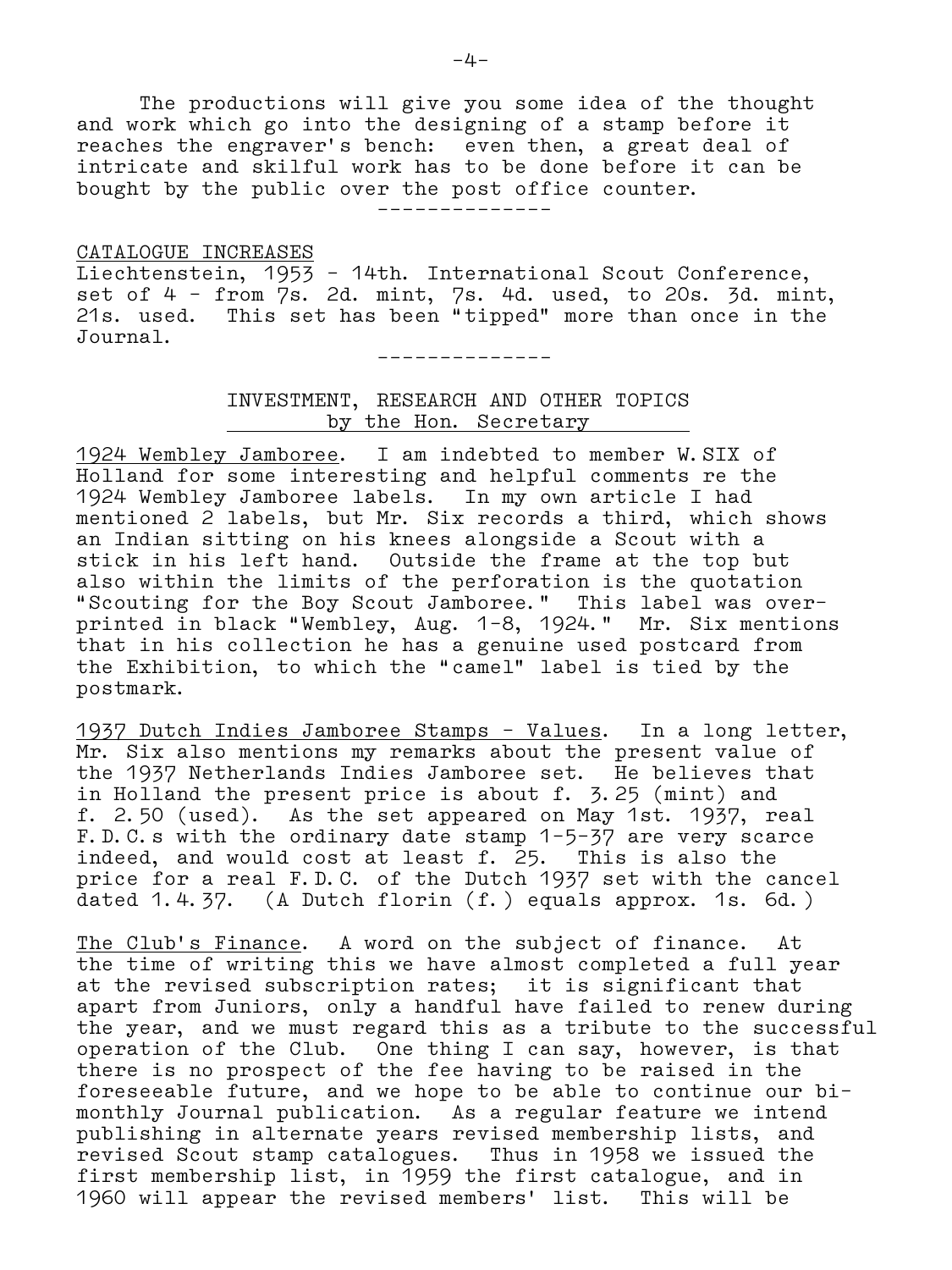completely up–to–date, showing all alterations of address, new members and deletions. In passing I would like to pay a tribute to my colleagues who are responsible for these pro– ductions. It is, in the best sense, a 'labour of love', and the real satisfaction comes in knowing that you, the members, are appreciative.

Operation of the Sales Bureau. Whilst considering the inner workings of the Club, a few remarks on the operation of the Sales Bureau might be appropriate. In the first place, the object of the Bureau is to make material available to members at reasonable prices, but, at the same time, it is not our intention to build up a stock of items for long–term investment. To enable future purchases to be financed, a modest profit element may be involved and, by the same token, even if a given item does not produce a profit we must avoid its producing a loss. Bearing all these factors in mind it will be realised why our purchases are sometimes based on a reasonable minimum demand and not a possible maximum demand. Is it better to obtain, say,  $30$  covers at  $2/3d$ ., to be sold at  $2/6d$ ., and dispose of them all, with the consequent modest profit, or buy 60 of them, of which only 38 are sold? This leaves stock on hand, reduces on capital available for future purchases, and creates the problem of disposing of the balance – perhaps at a loss. Why not buy 38 in the first place? Because it is impossible to gauge the demand for a particular item within certain limits. All of which boils down to this, that we feel it better to buy a number which we can be sure of selling, than to gamble with the Club's money and possibly incur a loss. The big drawback in that members who do not apply for items as soon as possible may find the material sold – out and we are aware of the extra difficulties of our far–flung colleagues in this respect. On balance we hope that you will also agree with the real value of this part of the Club's organisation – although we always welcome constructive suggestions for improvements.

New Zealand Jamboree. Member E.Sargeant (No.73) who was at the Jamboree writes from Australia, "I made enquiries re regis– tration labels at the Jamboree and it appears that they 'forgot' to get special labels printed! For some a rubber stamp from a nearby Post Office Savings Bank was borrowed, but the Bank needed the stamp and on most occasions the labels were filled in by hand. Occasionally the normal cancellation was used."

Recent Offers of Scout Stamp Material. The perusal of a recent list of Scout stamp offers published by a well–known London firm, shows several interesting items. Some of the most signif– icant entries include:–

|        |                                                     | $S_{\bullet}$ |      |
|--------|-----------------------------------------------------|---------------|------|
|        | Austria 1951 Jamboree. 1 stamp, mint                | 4.            | 6.   |
|        | Dutch Indies 1937 World Jamboree pair, Mint or used | 9.            | - 6. |
|        | Egypt 1956 Arab Jamboree. Set of 3, mint.           | 5.            | -6.  |
| G. B.  | 1957 Souvenir F.D.C.                                | 20.           | 0.   |
| France | 1947 Jamboree. 1 stamp, mint                        |               | 6.   |

–5–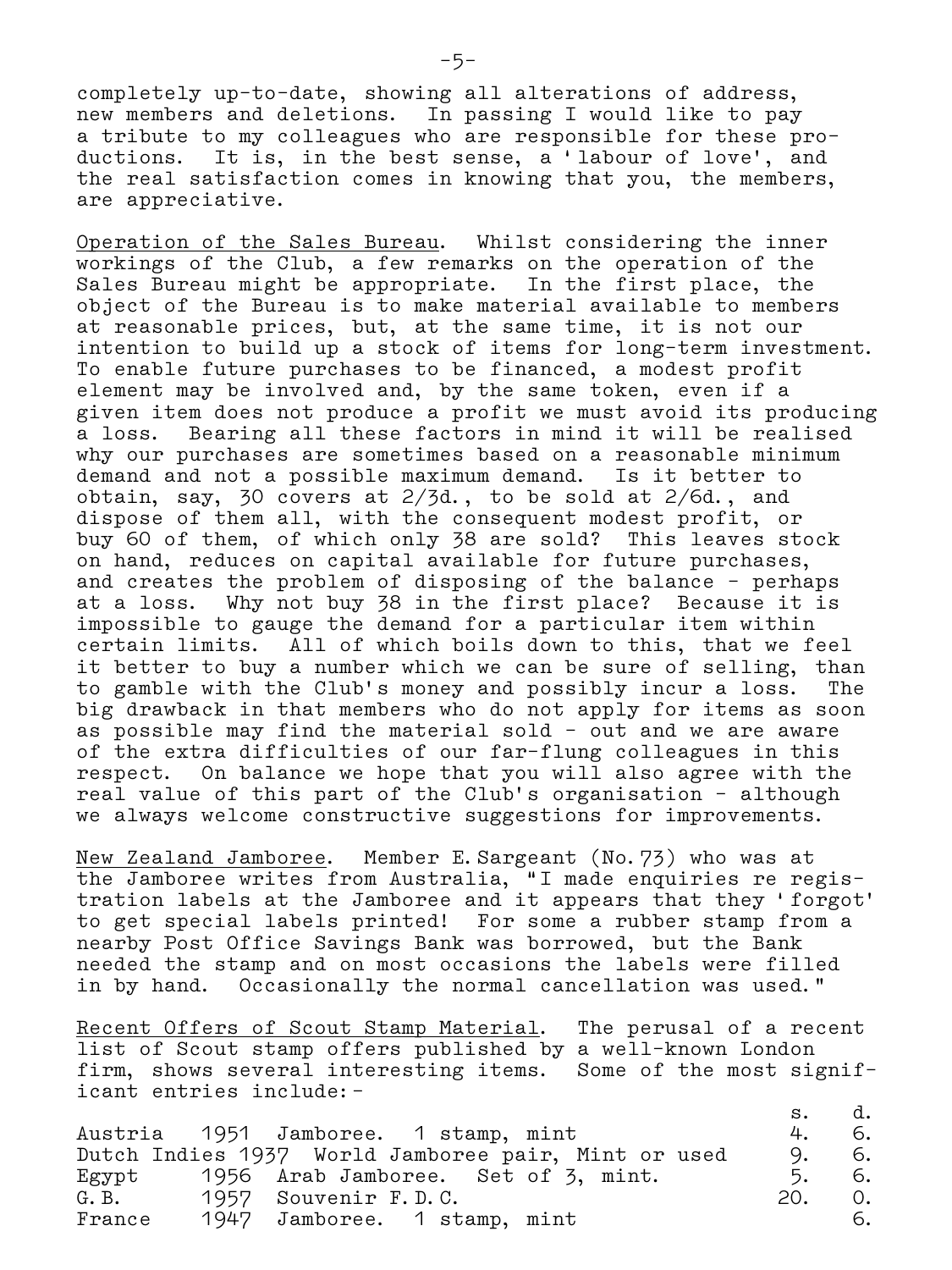|         |      |                                              | $S_{\bullet}$ | d.   |
|---------|------|----------------------------------------------|---------------|------|
| Hungary | 1939 | Girl Guides Rally. Set of 4, mint            | 4.            | 0.   |
| Japan   | 1949 | Tokyo Jamboree, mint                         | 1. 5.         |      |
| Austria |      | 1937 International Scout Jamboree Hagenbund. | 6. 6.         |      |
|         |      | Special pmk.                                 |               |      |
| N. Z.   |      | 1944 Health pair (Princesses as Guides),     | 1. 0.         |      |
|         |      | mint or used                                 |               |      |
| Persia  |      | 1956 Jamboree pair, mint                     | რ.            | - 0. |
| Syria   | 1958 | Scout Jamboree, pair, mint                   | 20.           | 0.   |

 Now these items are not for sale via the Club; if you're interested, I'll let you have the firm's name. I would, however, invite comparisons with your own estimates for some of these Scout stamps or covers. Could some of our overseas friends let me know how prices in their own countries compare? In connection with current stamp offers, by the way, I noticed another dealer advertising on October 30th, 1959:–

MAFEKING Overprint, S.G. 16. Very fine used .......... £8

Stamp Offers of 1957. I also spent a profitable evening re– cently looking back over some adverts. and offers between 1951 and 1957. I'll reserve for another occasion a description of prices prevailing in 1951 and 1952, except to say that When I think of material I refused at that time which has now gone up in price as many as 10 times – could I but turn back the clock! More to the point is a list of offers by a well–known West End firm at about the time of the Sutton Coldfield Jamboree in 1957, in other words, about 2 years ago, and these prices represent the offers of a quality firm with large overheads. Consider these for luck:–

|                                 |  |                                        | s.    | d.               |
|---------------------------------|--|----------------------------------------|-------|------------------|
| G.B.                            |  | 1957. Set of 3 on F.D.C. from Jamboree | 3.    | - 6.             |
| Czechoslovakia                  |  | 1918. Scouts pair, mint                | 57.   | -6.              |
| Egypt                           |  | 1956. 2nd. Arab Jamboree, set mint     | 3.    | 3.               |
|                                 |  | $-$ ditto $-$ F.D.C.                   | 5. 0. |                  |
| Hungary                         |  | 1925. Sports set, one stamp showing    | 20.   | 0.               |
| Scout bugler $(min)$<br>Hungary |  |                                        |       |                  |
|                                 |  | 1933. Godollo Jamboree. Set mint       | 11.   | 0.               |
| Italy                           |  | 1956. National Camp, Rasiglia. Set of  | 45.   | $\overline{0}$ . |
|                                 |  | 16 souvenir covers with                |       |                  |
|                                 |  | different cachets                      |       |                  |
| Netherlands                     |  | 1937. Jamboree. Set of 3 mint          | 2. 9. |                  |
| Roumania                        |  | 1931. Scout Ex. Fund. Set of 5 mint    | 10.   | 0.               |
|                                 |  |                                        |       |                  |

Jamboree in Turkey. Can anyone help? Club member C.KING from Sheffield has received a special envelope printed for a recent Jamboree in Turkey, but unfortunately there is no evidence of a distinctive stamp or cancel. Does anyone know about this event – if so, can they fill in the picture?

Pan-Pacific Jamboree, Sydney, 1960. A noted authority on Scout stamps, Mr. James X.Coutts, who is a Club member, writes as follows to the Asst; Secretary, Mr. Blunt:– "We are holding a Pan–Pacific Jamboree in Sydney, Australia,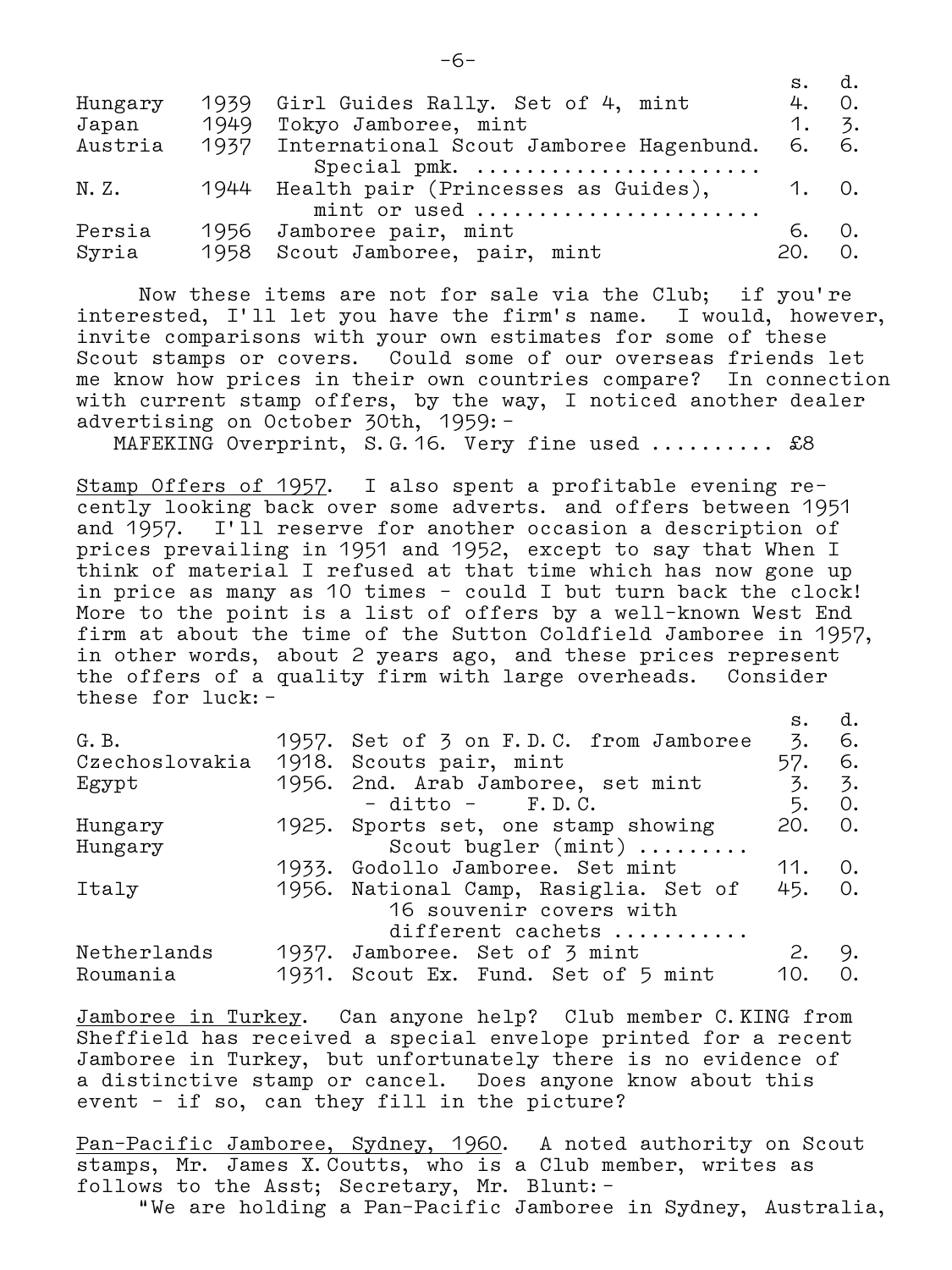next Dec., 1960, about 30 miles from where I live. It should be good. Great preparations are being made for 10,000 Scouts or the ground. There will be a Camp Post Office with special postmark – perhaps two or three. One on first day and others later.

 "Efforts are being made for the issue of a special stamp but this is hard to manage, however our Scout H.Q's are doing their best with regard to this.

"Compliments of the Season to all members of the S.S.C.C."

Grateful Thanks. Finally, I hope the respective members will forgive me quoting from their letters, but as I am sure you will all understand, sympathetic appreciation of the efforts of the few is always warmly welcomed. As a small selection, I quote:–

"Our current magazine is a corker".

 "Wow! – what an issue of our Journal ..... the team effort is giving wonderful results."

 "Many thanks for all the work and thought that all the 'officials' put into the Club, and also the rather excellent magazine."

Good Hunting in 1960.

–––––––––––––––

SALVATION ARMY SCOUT CACHET

(Contributed by Member No.22, L.P.Voller)

The following notes may be of interest to those members who collect official Scout cachets.

 In June 1950 the Salvation Army Life Saving Scouts became affiliated to the Boy Scout Association, changing to the B.S.A. uniform and methods of training and having the right to wear their Life Saving badge on the right breast.

 In August 1952 they held their first international camp, officially known as the First World Salvation Army Scout MONTONDO. The word Montondo comes from the African (Congo) jungle country and is derived from the Ko–Tonda verb "to give thanks."

 Sixteen countries were represented at the Montondo which was held at Lunteren in Holland in the province of Gelderland, home of one of the oldest windmills in Holland, dating back as far as 1507. The Montondo was opened on the 5 August 1952 by Queen Juliana of the Netherlands, and closed on the 15 August.

 In the Montondo handbook there is no mention of a special postmark for the occasion, but there was a post box at the camp offices for the collection and distribution of mail. A special cachet was used with green ink. The cachet measures 4.5 cm. by 3 cm. and depicts a large Scout badge on which is superimposed the four sails of a windmill. At the junction of the sails there is the Life Saving Scout Badge ..... a four pointed star with a life–belt and a Cross. The scroll at the base of the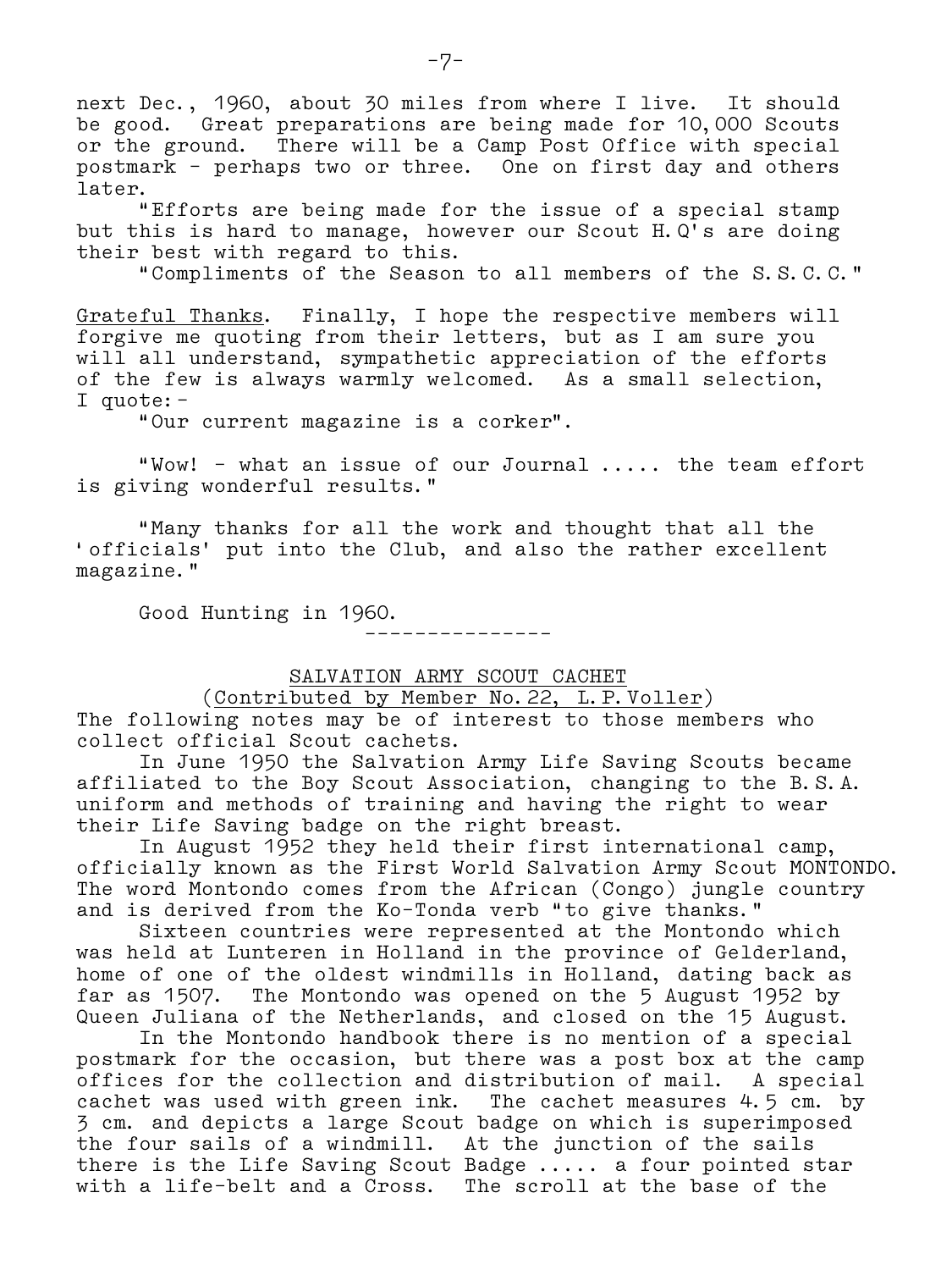design reads "Montondo–Lunteren. 1952." (This has been re– produced, reduced in size, in fig.7).

 I have never seen this cachet noted or advertised in lists of Scout philatelic material but there is no doubt that it was in official use at the Montondo by an officially recognised section of the Boy Scout Association. My copy is on a postcard "EDE STATION – 8–VIII–21 – 1952" posted by the G.S.M. of a Soke of Peterborough Group of Salvation Army Scouts. I wrote to the then editor of the Salvation Army youth magazine who was unable to help me in this matter and was referred to another Salvation Army Officer who was also unable to help. I then obtained permission to advertise my want in a Salvation Army periodical but received no replies. Has any other member of S.S.C.C. one of these? I shall be grateful to anyone who can supply further information on this cachet.

(Thanks a lot for passing on this information. Perhaps some member can assist Mr. Voller. Editor.) ––––––––––––––

SALES BUREAU – by the Hon. Sec.

The demand for the bargain offer described in the last issue of the Journal has almost disposed of the supply. The last few are still available at the time of writing, comprising (briefly):

1 cover with 17th. International Scout Conf. cancel from India, Plus 1 F.D.C, of 1st. Berkhamsted Group's Golden Jubilee cele– brations,

Plus 1 official F.D.C. of N.Z. Pan–Pacific Jamboree, with "Scout hat" cancel.

 The cost is 6/3d. for the whole lot, including post (\$1.00 for U.S.A. etc.) If you want them, write now – it's your last warning.

 We are also very pleased to have secured some covers from the Philippine Jamboree at a very reasonable price, and also a few very colourful cacheted covers from Indonesia. No need for me to emphasise the scarcity of both of these. As the quantities are not balanced, I am dividing them into 2 different offers:–

Offer 1.

1 F.D.C. with cachet in green from Philippine Jamboree, with camp cancel, and 30+10 Scout stamp, Plus 1 F.D.C. from Indonesia, with cachet, Scout cancel, and full set of 6 Scout stamps.

 The cost of this offer is 7/6d. plus postage (U.S., etc, \$1.25, including post).

 As I can only do about six of the above, you might be interested in

<u>Offer 2</u>. Official F.D.C, with cachet in green from Philippine Jamboree. (There are also two covers with cachet in black). 30+10 Scout stamp and camp cancel. Cost is 4/6d. plus post.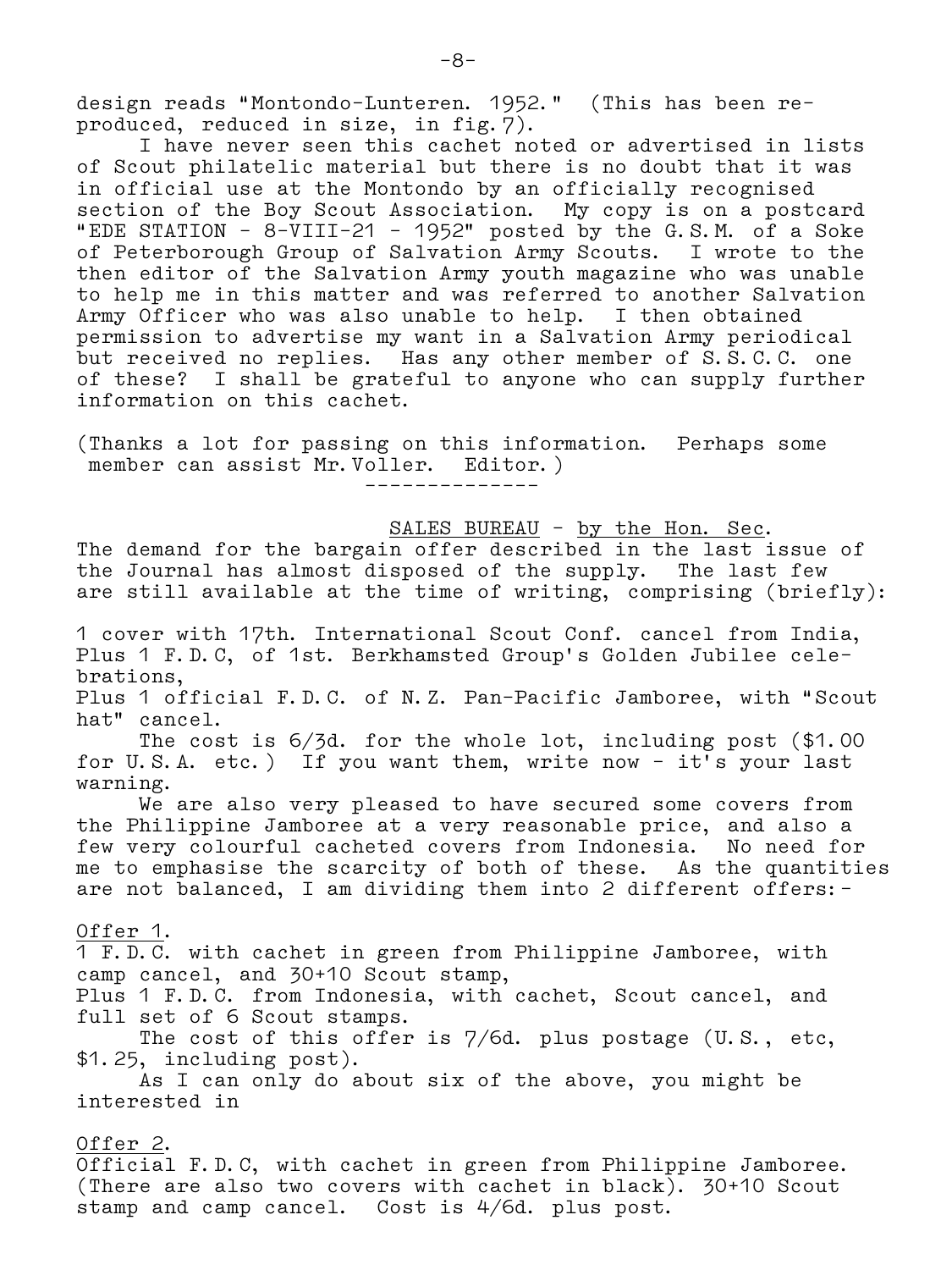1957 Jamboree Booklet. At the time of writing the supplies of this booklet have not arrived, but I am sure they will be available by the time this Journal is in your hands. For details, see the account in the last Journal, but I would emphasise that if you reckon to know anything about this Jamboree (or to find out the gaps in your collection), this booklet is a MUST. Price is only 2/6d. plus post, or you can obtain a copy from FRANK L.JONES in the U.S.A. (as soon as I am able to send him a stock) for 40c. plus post.

Publications – back numbers of the Journal. As a result of the details in the last issue of the Journal, all of the odd copies have been sold out, and the following are the only copies available:–

 Vol.I, No.1.(reprint) ........................... 3d. Vol.III, Nos. 1, 2, 3, 4, 5, 6 (the issues of 1959) 3d, each, or the 6 for 1/3d. Illustrations: Dec. 1957, Oct. 1958, or Nov. 1959. All 3d. per–sheet. Postage extra in each case. We are considering a reprint of Vol. I, No. 2.

...........

Björn Hermond (Member No.213) has written me about the queries raised by Mr. Bayes in our last issue. I quote from his letter:

 The FLODA – VÄSTGÖTARESAN S.F.S. cancellation was used between 31st. July and 10th. August, the camp being coincident with the Amundo Jamborette. It was a camp for the whole Girl Guide Association and attended by about 3,600 Guides.

 The name VÄSTGÖTARESAN comes from the book of that name written by Carl Von Linné (Carlus Linnaeus). "Resan" does mean journey (or travel) and the whole word means Vastgota journey, after the journey made by C v L in about 1740. The camp had its own Carl von Linné and he tried to give the girls of our modern age a glimpse of the life lived over 200 years ago. There were 29 sub camps, each of which was named after a famous Swedish flower: Guides from 19 countries were re– presented and were dispersed throughout the whole camp. A special label for fixing to letters, was issued; it showed a map of the province of Västgötland; the statue of Carl von Linné, the Guide badge and an old fashioned engine (on which was seated a Girl Guide) pulling some carriages. Björn together with a Danish and a U.S.A. Scout attended the camp as "observers" (What an experience! Editor)

 The cancellations from MOTALA RIKSLAGRET and OSKEVIKOBY RIKSLAGRET are not Scout marks. He cannot give an English translation for the association responsible for these cancel– lations: it is a kind of athletic club whose members practice their sport out–of–doors – skiing, skating, canoeing, hiking, etc. It is peculiar to that part of Europe and annual nation– al camps are held. The hammer is the sign of the association and although they base their activities on the lines of the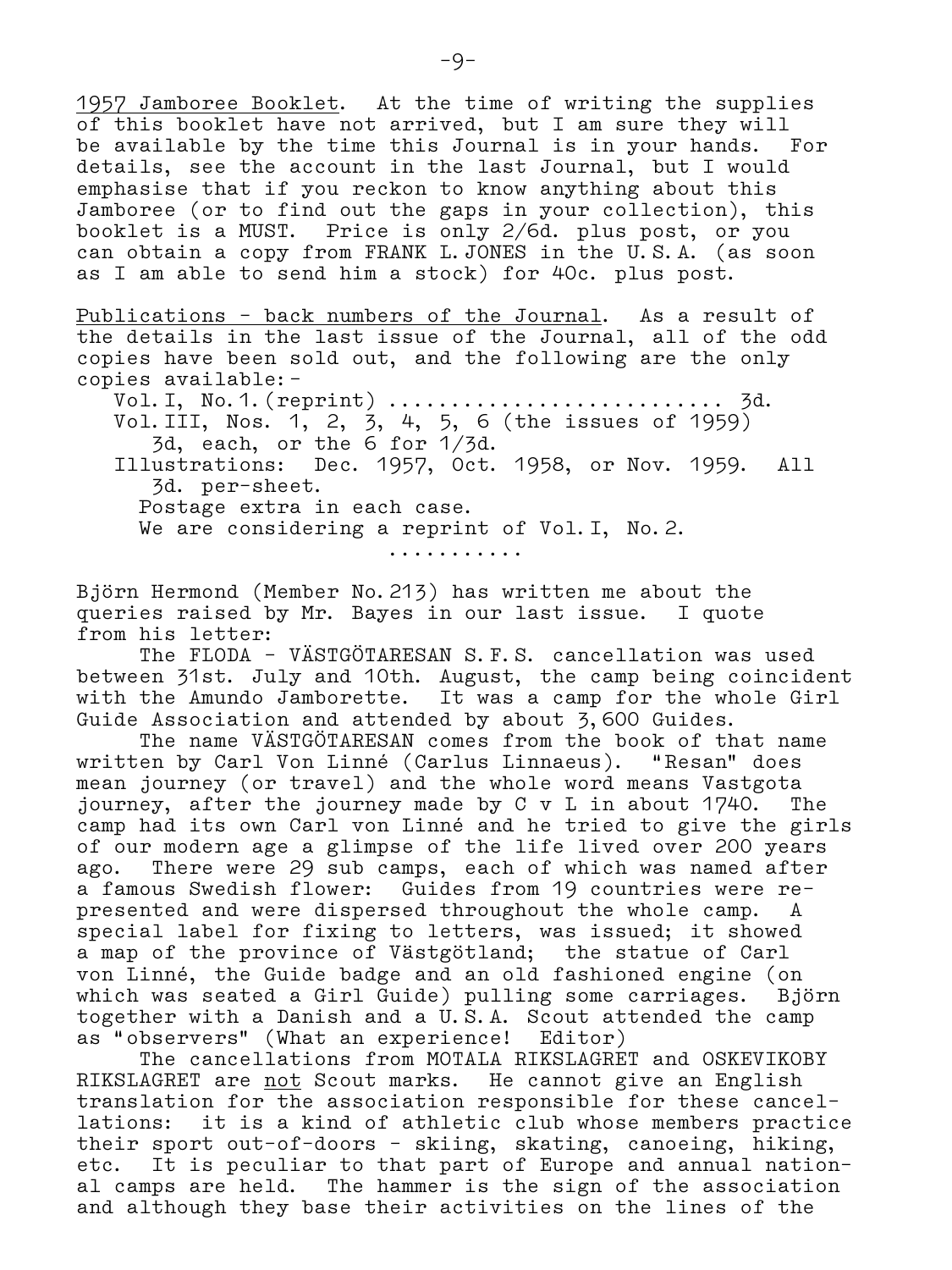Scout Movement, they have no connection whatever with the Swedish Scout Association.

(Thanks a lot, Björn for all this information which I know will interest members. Editor.)

"Philatélia Scoute." Claude Marchal (Member No.140) has kindly sent in a French illustrated pamphlet, under the above title, which deals with Hungarian Scout and Guide stamps and can– cellations: it is a contribution by W.Grob, an S.S.O.S. member.

 Details of all the stamps issued and the cancellations used up to 1948 when the two movements were banned in Hungary, are given and illustrated. You will remember that the stamps and cancellations used at the 4th. World Jamboree at Gödöllö were discussed in the Journal (Vol.3, Nos. 2 and 3). The special machine Scout cancellations used at the first National Scout camp in 1925 and at a subsequent camp just outside Budapest during the following year, are fully illustrated in the pamphlet. These items are exceptionally rare nowadays.

 I have reproduced the cancellation (fig.8) of a handstamp used during a camp at Harshegyi after the Second World War just prior to the oppression: You will notice that the St. Stephens crown which originally appeared on the Hungarian Scout fleur–de–lis has been replaced by a shield. Harshegyi was a Scout camping site a few miles outside and overlooking Budapest: I well remember camping there for ten days in the company of several other English and Hungarian Scouters, in– cluding Paul Sztrilich, affectionately known as "Jumbo" on account of his great size, who was Camp Chief of Hungary, during the Easter of 1929 when the snow was thick upon the ground and parts of the Danube were frozen over. Brhh!

 All Hungarian Scout and Guide cancellations are now elusive items and those who are interested in this branch of philately are well advised to snap up any that are offered.

(Many thanks, Claude, for sending this information. Editor)

.............

Mr. I.Brown (Member No.164) has written in to ask if an article on 'frauds', i.e. stamps purporting to show Scouts (necker– chief, hat, staves, etc) from non–Scouting countries, could be included in the Journal. He mentions the Hitler Youth stamps, Yugoslavia 1959 "Pioneer" and Czechoslovakia 1959. May I suggest those of you who know of such stamps write me mentioning, if possible, the S.G. catalogue number as well as the country, issue, etc., so that a list can be compiled. I am sure none of you, especially the junior members who collect Scout stamps would wish to include any such items in their collection and even the rest of us can be caught! I have in mind the 1942 'Work & Joy' issue of Bulgaria which depicts 'Scouts' but which has always been suspect with me. Well, see what you can do, will you?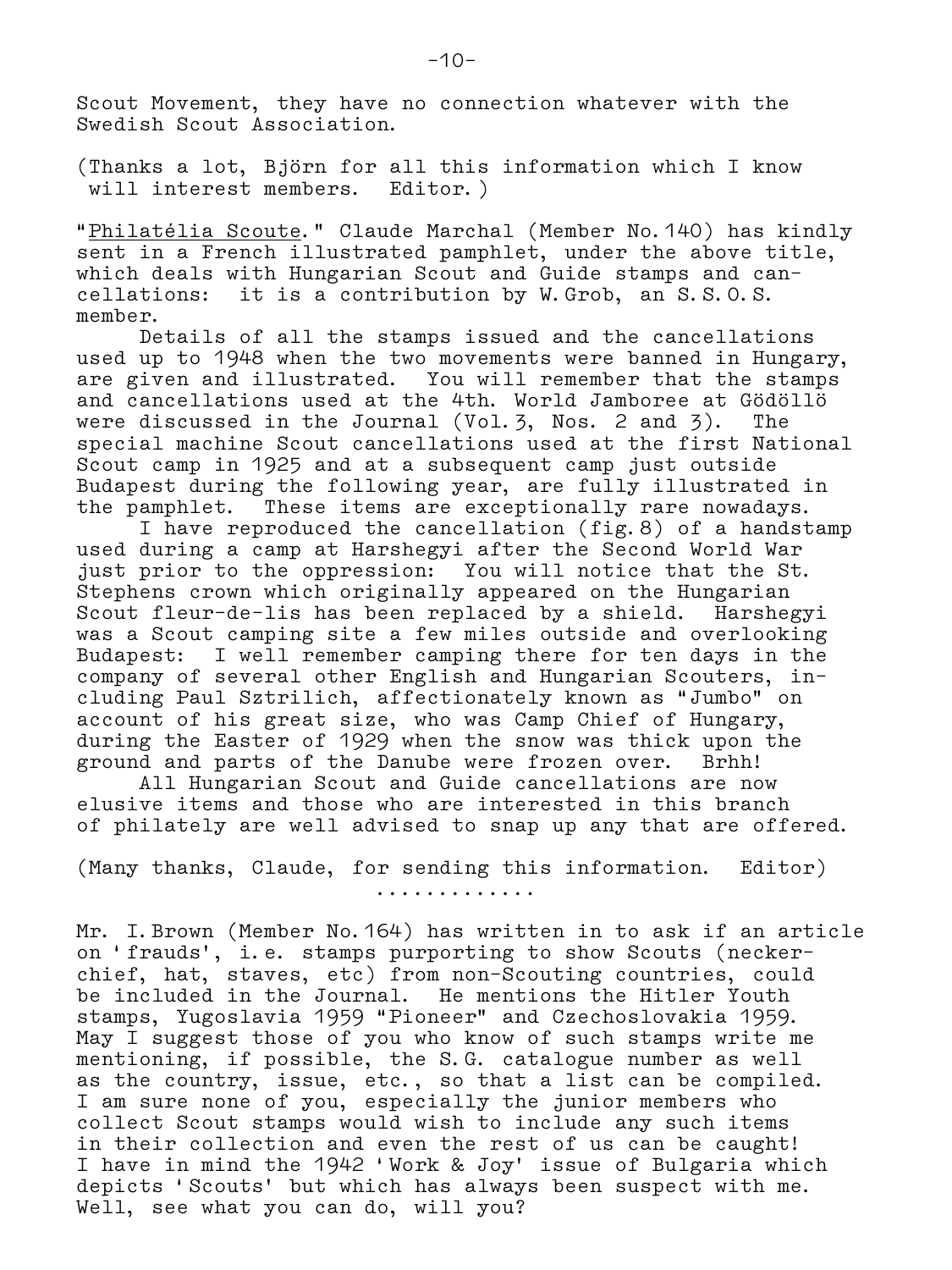FROM MY COLLECTION – The Beginning 2 (Contributed by G.Jackson, Member No.7)

In my last article I dealt with how I came to form my Scout and Guide collection, and in the following article I will show how it began to build up. Before I start however, could I appeal for some information? I believe that special poster stamps picturing a Scottish Rover Scout were issued for the World Rover Moot held at Monzie Castle in 1939, and I would be pleased to hear from anyone who has any information re– garding these or has some for swop or sale.

 Until 1950 my collection formed quite slowly, but, in that year I visited Austria and spent a few days at the VIIth. World Jamboree at Bad Ischl. There I was able to add to my collection the special Austrian postage stamp issued for the Jamboree. This is surely one of the best – I myself would say the finest – Scout stamps ever issued. From a letter home I obtained a copy of the special post– mark. After visiting the Jamboree I went on to Vienna to visit an Austrian Scout who had stayed with me after we had both attended the Second Scottish International Patrol Jam– boree at Blair Athol in 1948. (Incidentally Member No.10 was Camp Chief of this Jamboree). This visit to Vienna gave quite a fillip to my collection as, while I was there, I was able to purchase my Roumanian, Hungarian and Lithuanian sets. These, added to the Jamboree items I have already mentioned, practically doubled my collection overnight. From then on my Scout and Guide collection began to become more and more important while my former interests were van– quished to the sidelines.

 I have found that swopping is a useful method for adding to my collection, and I have obtained quite a number of my items in this way. My swopping of course can only be done by letter and how I envy those of you who are in and around London and can attend the various meetings arranged by the Society. What a golden opportunity to add to one's collection, as well as seeing all those other items such as Mafeking stamps, Siam overprints, Rocket Covers etc., which one would like to have but cannot at present afford. My letter writing helps to supplement my knowledge of Scout and Guide stamps as well as to increase my collection and the time I spend on it I feel is indeed worthwhile. I am always pleased to hear from any of my fellow stamp collectors and, if any of them. have anything to swop, I hope they will get in touch with me. Another source of material is the Journal, both the Sales Bureau and the Adverts. Quite a number of my items have been obtained from there.

 My collection normally expands at a fairly even and steady pace by purchases, swopping and other means, but occasionally it gives a large leap forward. The Jubilee Year with its large number of special issues was such a time, and these last few months seem to be another. A few months ago I obtained a large selection of Formosan covers and seals and recently I obtained an interesting selection of covers from the various camps which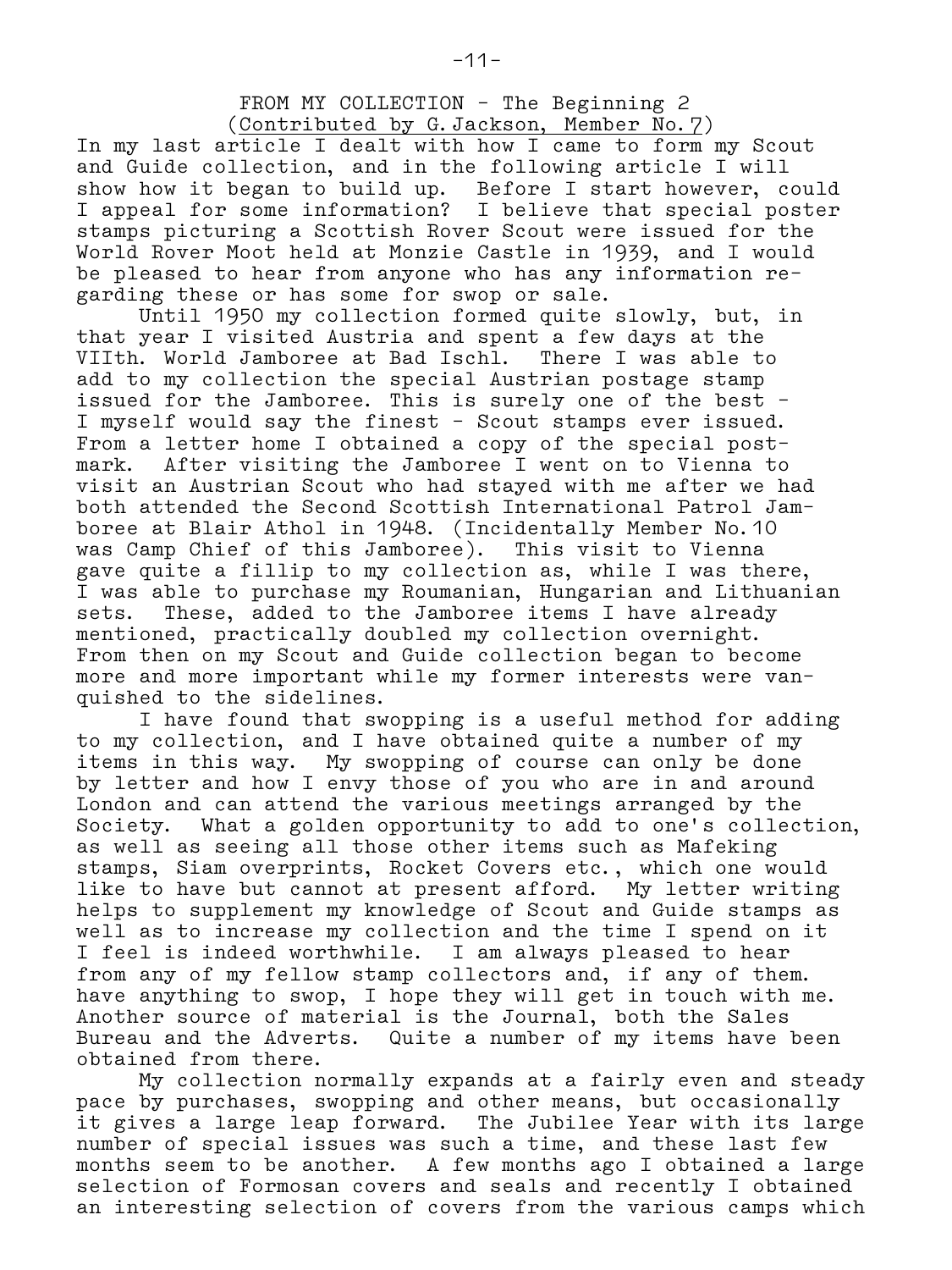have been held in Sweden this year. All I need now is the time to mount them.

 Although at first I only collected postage stamps, after a time I saw that a wealth of other material was available. My collection therefore now includes postmarks, seals, special cards etc. In fact it includes the lot. I have even tagged on a set of cigarette cards showing Patrol Emblems and a set of Scout Match Box labels. This may make the "purist" shudder but my motto is, "collect what you like". If you follow that principle I am sure that your collection will give you a great deal of pleasure.

 (To be continued) –––––––––––––

# JAPANESE CANCELLATIONS

Wim Six (Member No.94) has very kindly sent in a list of Japanese Scout cancellations, together with their English translations which he obtained direct from Japan. I think it may be of interest if I were to give some explanation concerning the dates which appear on them since to some members these may be confusing. The first figures represent the year of the present Japanese epoch, which is named the showa. Each epoch begins with the succession of an Emperor and each year ends on December 31st, irrespective of the date when each epoch commences. The present epoch began on December 26th. 1926, thus 1959 is the 34th. year of the present epoch. The year is followed by the month and the day. For convenience, its equivalent has been given, in parentheses, after it.

|    |  | 1. 24.9.22 (Sept. 22, 1949) | "Zen Nippon Boy Scout Commemorat-<br>ion" (All Japan Boy Scout Jamboree<br>Commemoration)                                                              |
|----|--|-----------------------------|--------------------------------------------------------------------------------------------------------------------------------------------------------|
|    |  | 2. 25.8.19 (Aug. 19, 1950)  | "Kobusai Fubuki Kinen Zen Nippon<br>B/S Taikai" (Commemorating Re-<br>administration of International<br>Boy Scout, All Japan B/S Jamboree<br>SHIJUKI) |
| 3. |  | 26.7.26 (July 26, 1951)     | "B/S Fukuoka Pref. Camporee<br>KOKURA"                                                                                                                 |
| 4. |  | 26.7.27 (July 27, 1951)     | "B/S Hokkaido Camporee OTARU"                                                                                                                          |
|    |  | 5. 26.8.4 (Aug. 4, 1951)    | "Nippon B/S Yali Kunzen Zengoku<br>Taikai_Kinen" (All Japan B/S<br>Camping Training Jamboree Commem-<br>oration YAMAGATA)                              |
|    |  | 6. 28.8.21 (Aug. 21, 1953)  | "B/S Fukuoka Ken Renmei Godo Yaei<br>Taikai Kinen" (B/S Fukuoka Pref.<br>Council Joint Camporee AMUTA)                                                 |
| 7. |  | 31.8.3 (Aug. 3, 1956)       | Boy Scout Nippon Jamboree Comm,<br>KARUIZAWA                                                                                                           |
| 8. |  | 31.8.12 (Aug. 12, 1956)     | Welcoming Gen. Spry - Reunion of<br>Scouters TOKYO OSHIMA,                                                                                             |
| 9. |  | 32.8.2 (Aug. 2, 1957)       | "B/S Kanto Yaei Taikai" (Kanton<br>Region B/S Camporee CHOSHI                                                                                          |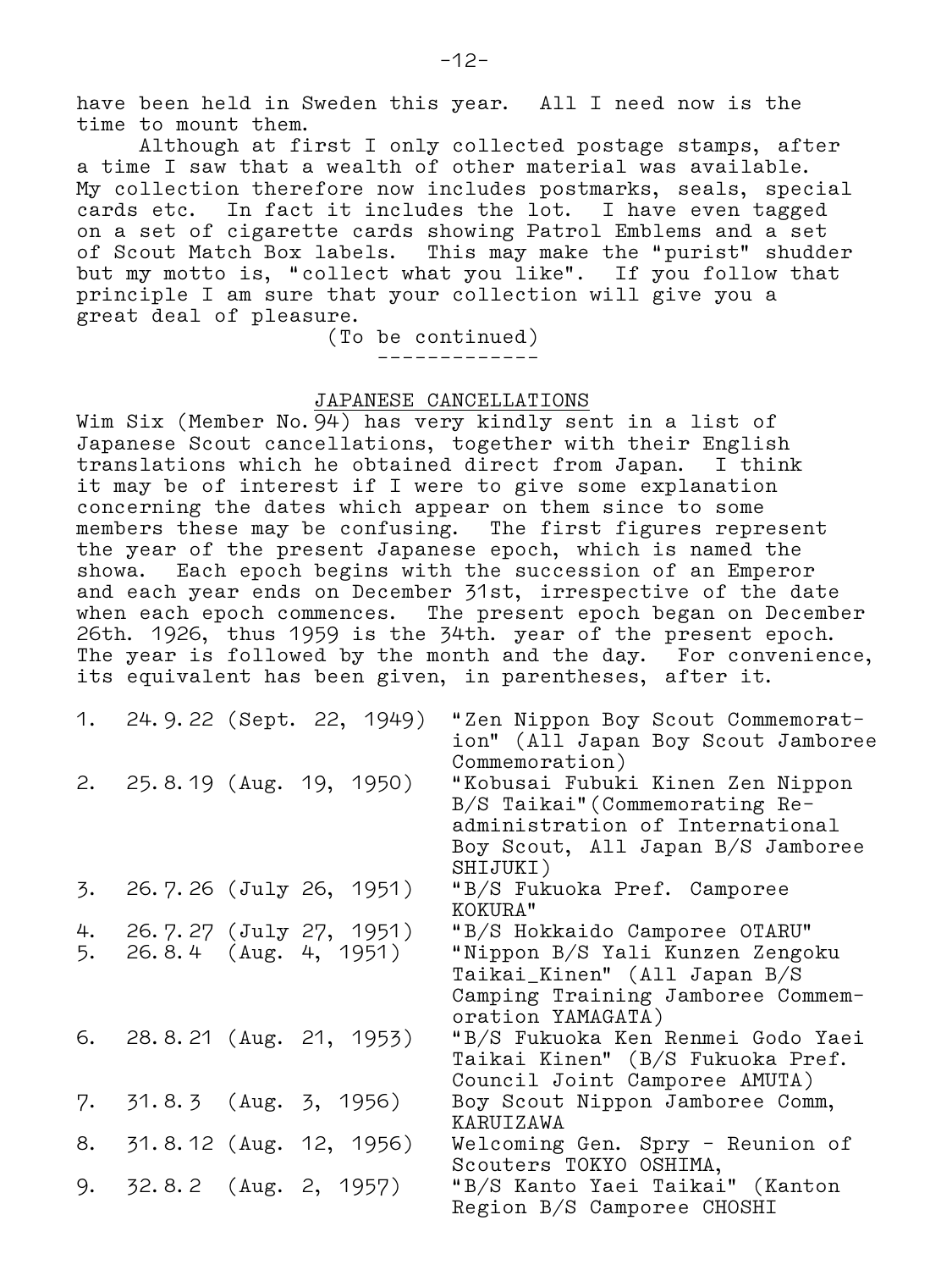|     | 10. 32.8.2 (Aug. 2, 1957) |                        | "B/S Nishi Nippon Taikai Kinen"<br>(Western Japan B.S Camporee Comm.<br>MATSUE) |
|-----|---------------------------|------------------------|---------------------------------------------------------------------------------|
| 11. |                           | 33.3.9 (March 9, 1958) | Rover Moot, TOKYO OSHIMA.                                                       |
| 12. |                           |                        | 33.4.29 (April 29, 1958) "Dai Ikkai Tokai Chike Cub Rally                       |
|     |                           |                        | Taikai Nagany Chico" (First Tokai                                               |
|     |                           |                        | Region Cub Rally, NAGUYA CENTRAL)                                               |
|     |                           |                        | 13. 33.7.31 (July 31, 1958) "Dai Sanki Yamagata - Ken B/S                       |
|     |                           |                        | Taikai" (3rd. Yamagata Pref. B/S                                                |
|     |                           |                        | Camporee YAMAGATA MASEI)                                                        |
|     | 14. 33.8.8 (Aug. 8, 1958) |                        | "Dai Jukai B/S, G/S Yaei Taikai"                                                |
|     |                           |                        | (10th. B/S., G/S Camporee OITA)                                                 |
|     | 15. 33.8.8 (Aug. 8, 1958) |                        | "B/S Yaei Kunzen Taikai Kinen"                                                  |
|     |                           |                        | (B/S Osaka Camporee YONONAKA)                                                   |
|     | 16. 34.8.6 (Aug. 6, 1959) |                        | "B/S Dai Nikai Nippon Jamboree                                                  |
|     |                           |                        | Kinen" (11 B/S Nippon Jamboree                                                  |
|     |                           |                        | Commemoration SHIGA IMAZU)                                                      |

 (This list should be of great assistance to us in annotat– ing the pages of these cancellations in our albums: the characters in the cancellations emanating from many countries other than our own are, to many of us enigmas, so thanks a lot, Wim, for the list.

 Could one of our members in Formosa be persuaded to produce a similar list for the Scout and Guide cancellations and cachets which have been used in Free China? Editor) –––––––––––––

THE CLUB'S ADVISORY BUREAU - by the Hon. Sec.

Every month we get about half a dozen enquiries from members. Can a certain item be identified; is the attached post–mark from Syria a Scout one; how do the values of Mafeking plate flaws compare with standard prices; should the latest neo– Scout issue from Czechoslovakia be included, and so on. Gen– erally we can provide some sort of answer, although we are as capable of making a mistake as anyone else. The point is that this service is free to you, the member.

 How can you take advantage of the Advisory Bureau? Simply by writing to one of the principals – such as our President, Mr. RHODES, the Editor, Mr. NODDER, or to me. If your first correspondent doesn't know, he passes the request on to another committee member, and eventually you can be sure that as much "wisdom" has been gleaned as possible. Remember, the service is entirely free to members – so don't say you haven't been warned.

 Thinking of things which are free also prompts me to add a word on the advertising arrangements. As a member you are allowed to insert one advert, per year free of charge in the Journal. It should be of reasonable length, else you will be charged a modest sum if it is excessive. Additional adverts. in the course of the year may be inserted for a small charge. All requests in this connection should go direct to the editor.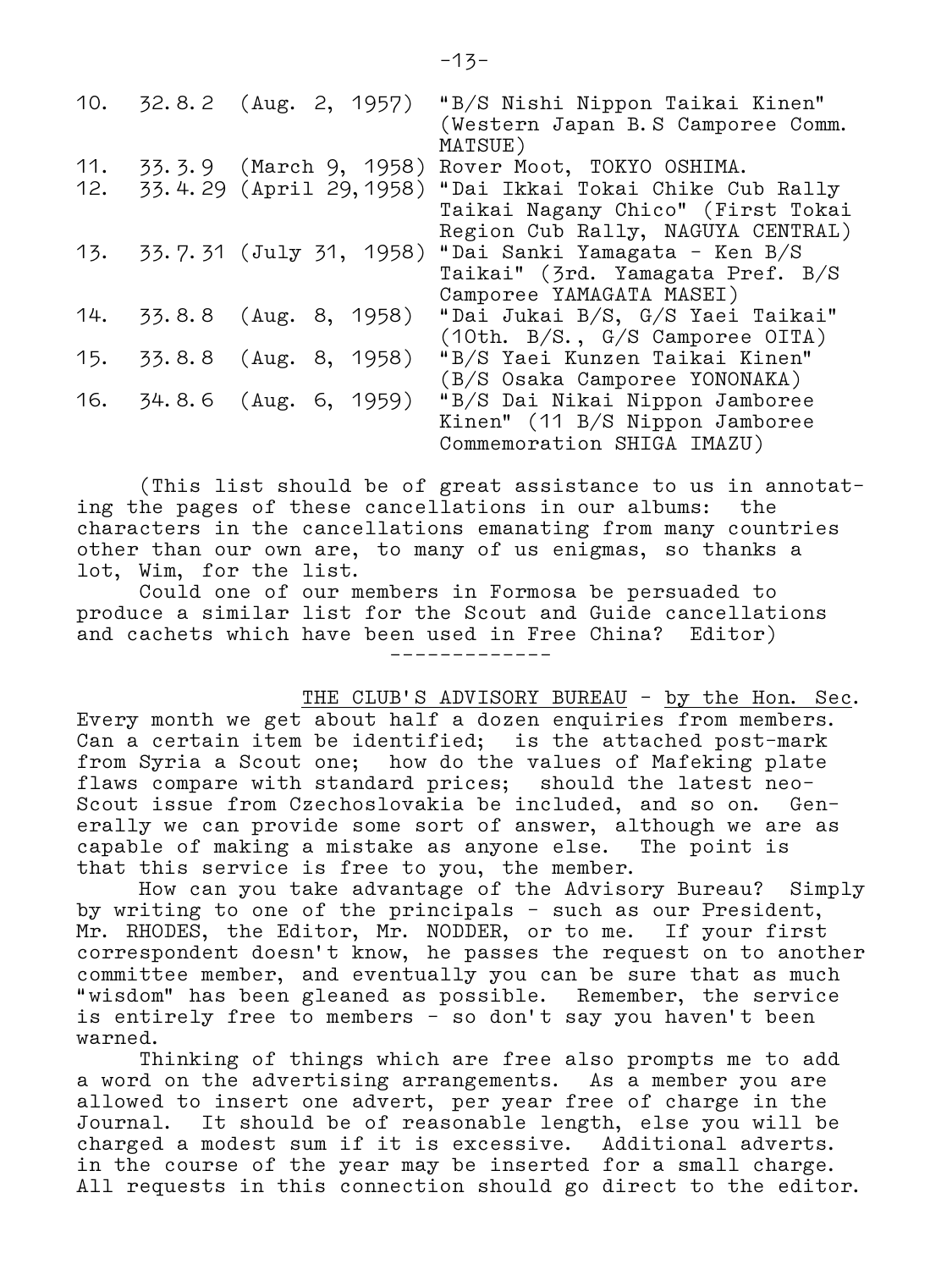Is it any good putting in an advert? Well I can only speak from personal experience, but my own modest advert. produced 14 replies within the first month.

–––––––––––––

 TOTAL ECLIPSE OF THE SUN (Contributed by Len Bowen)

Yes, the title does seem a little out of place in a Scout Stamps Collectors Journal, but a glance at the Swedish section of our albums will soon spotlight the connection, that is, if the item has perchance come your way! Knowing it to be a difficult item to obtain – heaven knows why – I am giving some information relative to the item for member's benefit. If some of our Swedish members could supply additional information from their opportunity of "on the spot" enquiries, then I'm sure it would be appreciated.

 There is in existence an international organisation called "The Lion Club" and whose objects are similar to the "International Rotary Club", and who materially assist good causes whenever they are able. Apparently, assisting the Scout movement in Sweden was one of their projects, and in 1954 they were able to link up the issue of a souvenir post– card on the occasion of the total eclipse of the sun on June 30th, that year. The Swedish post office provided a special handstamp and the profits from the sale of these cards were used to benefit Scouting in Sweden. The picture side of the card bears both the Lion Club badge and the Swedish Scout badge – with crossbow superimposed – down the left hand side and across the bottom appears the inscription 'TOTALA SOLFÖR– MORKELSEN – DEN 30–6–1954, Kl. 13. 41–13–51" otherwise the card is black all over with the exception of a red splosh – top right quarter – in which is inset a filled–in black circle about the size of an English florin. This represents the total eclipse of the sun with only the glare of the sun's flames to be seen.

 The address side of the card is white and in the top left hand corner is a map of part of Sweden showing the area in which total eclipse could be viewed; down the left hand side is the inscription "SALJES TILLFÖRM FÖR LIONS CLUB JONKÖPINS OCH SCOUTRÖRELSEN". Can this be translated by one of our Swedish members please?

 The special cancellation used is a double ringed circle; between the circles at top is the word JONKÖPING and at the foot, in thinner lettering, TOTALA SOLFÖRMÖRKELSEN: in the centre is a map of Sweden depicting the path of the total eclipse viewpoint and the date 30/6/1954.

 (I have reproduced the sketch of this mark (fig.9) which accompanied the article; it is thus possible that it differs slightly from the actual cancellation. Editor) Can any member supply more detailed information, please?

(Many thanks, Len, for this unusual, but interesting contribut– ion on a little–known subject. Editor)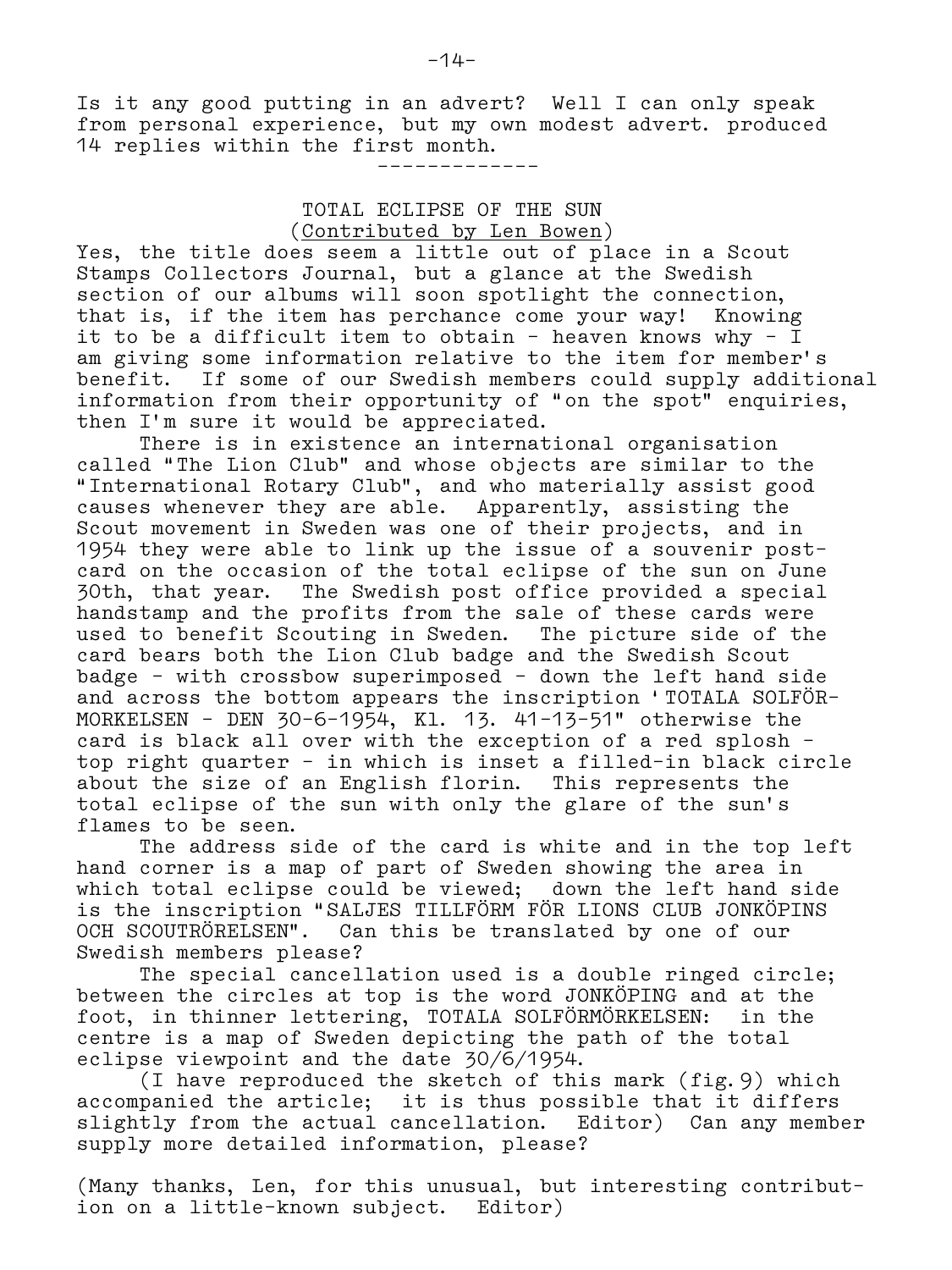PRE 1939 G.B. SCOUT CANCELS - by the Hon. Sec. I am very pleased that Mr.Rhodes has published his researches in the Nov. 1959 Journal. It is my hope that one day we can produce yet another special supplement for the Club of all known Scout cancels, labels, stamps, cachets, etc. produced in the U.K. Thus any contribution of this subject is most welcome.

 As to his findings, I am not sure that we can really accept the general 1924 Wembley Empire Exhibition cancel as truly Scout in the same sense that Arrowe Park and Mount Edg– cumbe are obviously for inclusion. Apart from that, it is important to note that two completely different cancels exist for the Wembley affair. Perhaps I'm wrong; I have in– cluded specimens of both in my collection, but I would not seriously count them as the first G.B. Scout cancels.

 1929 Arrowe Park is, of course, a purely Scout affair. It is interesting to note that the registration label employed at the Jamboree post office had in mauve the letter R at the left, and the printed inscription "Birkenhead No.48", plus the individual label number.

 I have just one specimen of the Mount Edgcumbe Camp. It's strange that my example has exactly the same day and time of posting as recorded by Roy Rhodes (I expect that the addresses are also the same). I also agree that such covers are rarely seen, and would fetch at least a pound or two if offered. But I do remember turning one down in 1952 because I thought it too expensive at 7/6d!

–––––––––––

### CANCELLATIONS & CACHETS

A further selection of reproductions accompany this issue. I have tried to draw the characters of the Japanese and Formosan marks as accurately as possible; but this depends to a great extent on the clearness of the examples from which they are copied. All are from handstamps unless otherwise mentioned.

- 1. Used on outgoing mail from "PHILIA", the first Patrol Leader's meeting of the Middle East and the Mediterranean. It shows the Greek Scout fleur–de–lis and Appollo's lyre, the symbols of the meeting and represent harmony. "Philia" means friendships and will be the name given to all such future international P/L's camps. The site was at Amfikleia near Weiphia. Only a few covers survived as the camp post office was swamped and the postal accessories, including the handstamp, were washed away and lost during a torrential storm on the last day of the camp. Used September 1955.
- 2. Used on mail in Formosa to celebrate the 10th. World Jam– boree in the Philippines, 8th. July 1959. In red and in purple.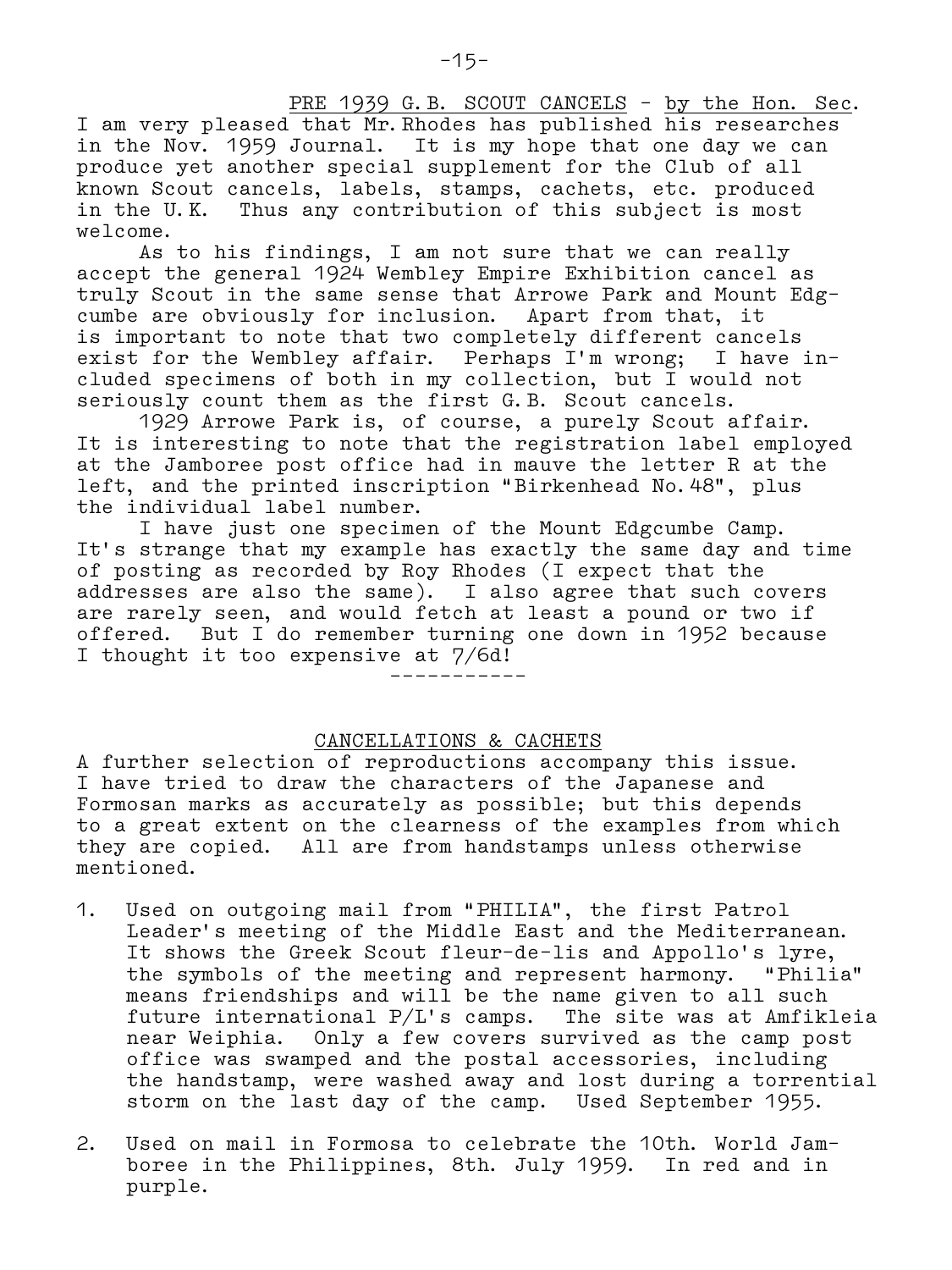- 3. Example of a Japanese cancellation used at the Jamboree at Karuizawa. In reddish mauve (see article by Wim Six).
- 4. Used at the 17th. International Scout Conference, New Delhi, India, August 1959.
- 5. Machine cancellation used at Camp Post Office, first day of issue of the three air mail stamps. A similar can– cellation, dated 22 July, for the first day of issue of the two postage stamps was also used. Marinos Yeroulanos (Member No.168) sent in some sketches of other types of machine cancellations used. The circular date stamp por– tion is the same as that illustrated, but the hat and badge on the right are omitted. A variety of this mark also exists in which the day is above the month and there are five instead of four lines on the right. Another similar type also exists which has larger lettering than 5. This also has five horizontal lines on the right and was used for cancelling the souvenir sheets. A mark, used on mail delivered to the camp, as a backstamp, is of this latter type and has the word RECEIVED in a straight line above the date.
- 6. Cancellation used by the Indonesian postal authorities on F.D.Covers to commemorate the 10th. World Jamboree.
- 7. Cachet used by the Salvation Army Life Saving Scouts at the first World Salvation Army Scout Montondo.
- 8. Used at Harshegyi, Budapest in 1948 at a camp just before the oppression. (see article "Philatélia Scoute")
- 9. Reproduction of a sketch of the Swedish cancellation described in the article "Total Eclipse of the Sun".

 I am unable at present to illustrate the registration mark, which can be found in black and in violet, used at the 10th. World Jamboree, but hope to do so in a future issue. ––––––––––––

 DISPLACED PERSONS CAMP, FELDMOCHING Contributed by R.Polchaninoff, (Member No.166) Collectors will undoubtedly be interested to know how the plates of the Russian Boy Scout Post came to be used by the Russian Committee of the Displaced Persons Camp Feldmoching, Germany, near Munich.

 In 1950, the population of the camp was approximately 2500 Russian and Ukrainian D.P's: there were several schools within the camp as well as various cultural, sport and social organisations.

 The German Post Office had a branch office within the camp which employed both Russian and German workers. Two Russian postmen distributed letters to the barracks. The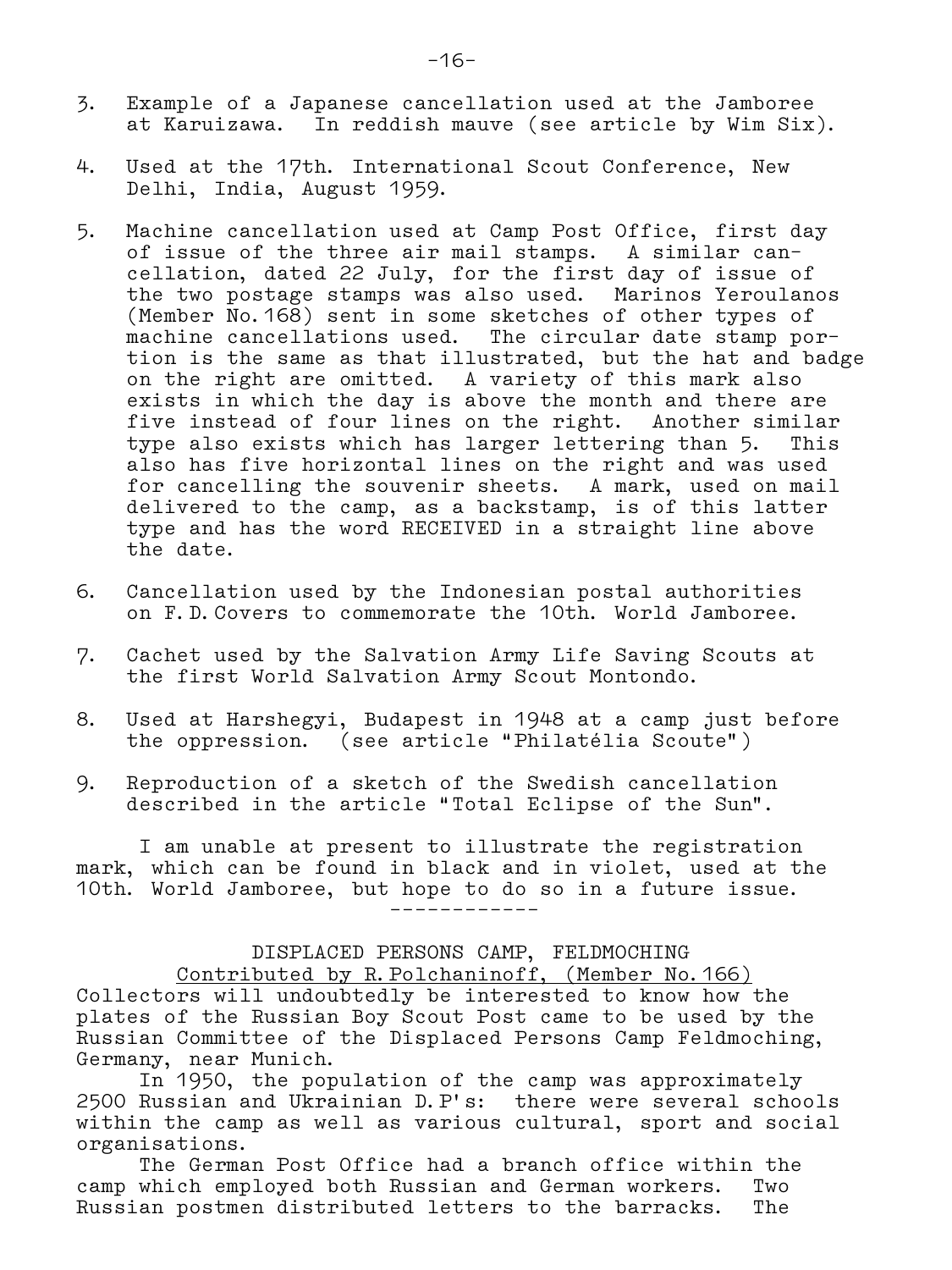Russian committee, with the help of the Russian postmen, organised their own camp post in the territory of the D.P. camp.

 Stamps had to be issued for this purpose but they were extremely expensive to obtain; consequently the Committee approached the Scout Post with a request to make use of their plates for the aforementioned purpose. This request was granted. The stamps were overprinted "Camp Feldmoching Post" in Russian.

(I am very grateful to Mr.Polchaninoff for these two articles and hope that he can be persuaded to write further on the subject of D.P. Camps and Posts, about which so little has appeared in the philatelic press. Editor)

## SCOUT POST

# by R.Polchaninoff (Member No.166)

Soon after the capitulation of Germany in the Second World War, the Allies entrusted UNRRA with the establishment of special camps for the displaced people (DP). These camps, as all other organizations of the Allies, were given ex– territorial rights. Post offices we're established in such camps but most of them had no valid seals, and stamps of their issue were not commonly accepted. At the same time the German Post Office was still suffering from the disturb– ances of the war and operating very badly; it took a long time for a letter to reach its destination.

 Camp Maenhehof, near Cassel, in the American zone of occupation was the centre of a whole system of camps under the direction of UNRRA Team 505. This system encompassed camps of about 3000 total inhabitants (Russians and Ukrainians) located in an area of about 20km radius: in Cassel itself, Fuerstenwald, Rotwestend, Zirenberg, and Wilgelmstahl.

 The Scout Post came into existence in Camp Maenhehoff. It was just before the Easter holidays, when the need for conveying messages is so great, that the Boy Scouts decided to organize the postal service between the said camps. Hurried– ly mail boxes were set up at various locations and stamps, together with greeting cards, were issued. Because the service was certainly of a private nature and because this was against the existing regulations, the leaders were summoned before the courts but taking into consideration the exterritorial– ity of D.P. Camps the charges were withdrawn.

 At its tenth anniversary, on December 1, 1956, the Scout Post issued Commemorative Sheets, with the pictures of their first two stamps with the church and an Easter–egg. The pro– ceeds from the sale of these sheets will go to the needy in Europe.

–––––––––––––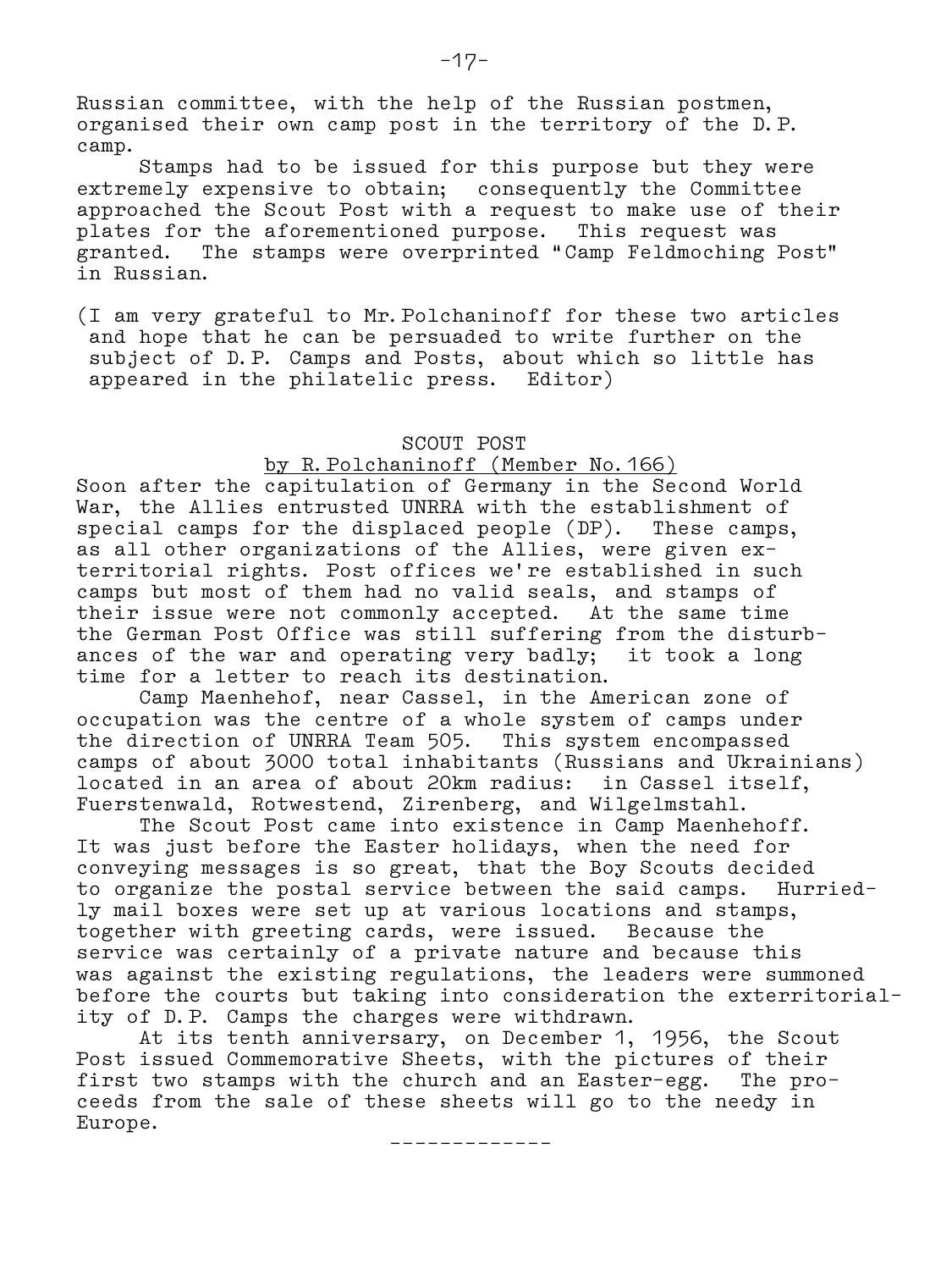Well, chums, its chit-chatting time again! - tell the charwallah to put the kettle on! Xmas time is approaching fast as I speak (write) – I know I won't have time to send my many friends individually an Xmas Greeting, and as I've missed already all the last posting dates for foreign mails, I'll just have to console myself with pleasant thoughts – I'll be thinking of you all on Xmas Day when I'm resting back in my favourite armchair browsing through the back Journals while the "Xmas Pud" is settling its argument with the turkey and stuffing!

 I've just received from the Secretary my copy of "The Postal Arrangements at the World Scout Jubilee Jamboree" published by the British Postmark Society – I've just scanned it, but I'm laughing now, the early bird gets the worm! Take notice all of you S.S.C.C. and S.O.S.S.I. members who consider yourself philatelists as distinct from just "collectors of stamps" only, you cannot afford to miss this opportunity of adding a first rate specialists publication to your Scout philatelic library – its all in there, stamps, postmarks, slogans, different dies of First Day cancellations, quantities of mail posted, and lots more – the cost is purely nominal, so refer to the last S.S.C.C. Journal right now! I was surprised indeed at the quantities of registered mail posted – 576 items on the first day – but only a total of 14 items for the last 5 days of the Jamboree – now work out the scarcity value of the dates yourself!

 Turning to another point, I've had a little spot of luck just lately, which proves that "plodding on" usually gets you there if you temper it with patience. I've been having a go at completing my plate blocks in recent months, and found that I was short of block B.2 of the N.Z. 1958/9 Pan–Pacific Jamboree and plate 2 (second printing) of the 6 pies of 1958/9 Pakistan Jamboree, and was thinking in terms of "9 months too late!" Well, I'm one of those chaps who reads stamp journals regularly, particularly the adverts., and I mentally "classify" the dealers in my mind, over a period as to their specialities. One dealer I remembered who made a strong point of Plate Imprint Blocks, so, nothing ventured nothing gained, I dropped him a line in November, and, by return of post, came the missing plate blocks that I had virtually "kissed goodbye" to! He must have wondered why I only ordered plate blocks with a Scouting flavour!

 A sudden thought has just flashed through my head – I refer to the query raised by Jeffrey Bayes, in last issue, in his article on Swedish cancellations – the Lagret Postmarks incorpor– ating a hammer in a circle. About 3 years ago I was introduced to a Swedish youth staying in England for six months, and as he was a philatelist I showed him my Swedish Scout cancellations – I distinctly remember him pointing out to me that these "hammer in circle" cancellations were not Scout camps, but Holiday camps of a type of "Keep Fit" movement – athletes or gymnasts, or something like that – I could not get a clear, concise descript– ion as his English was extremely limited.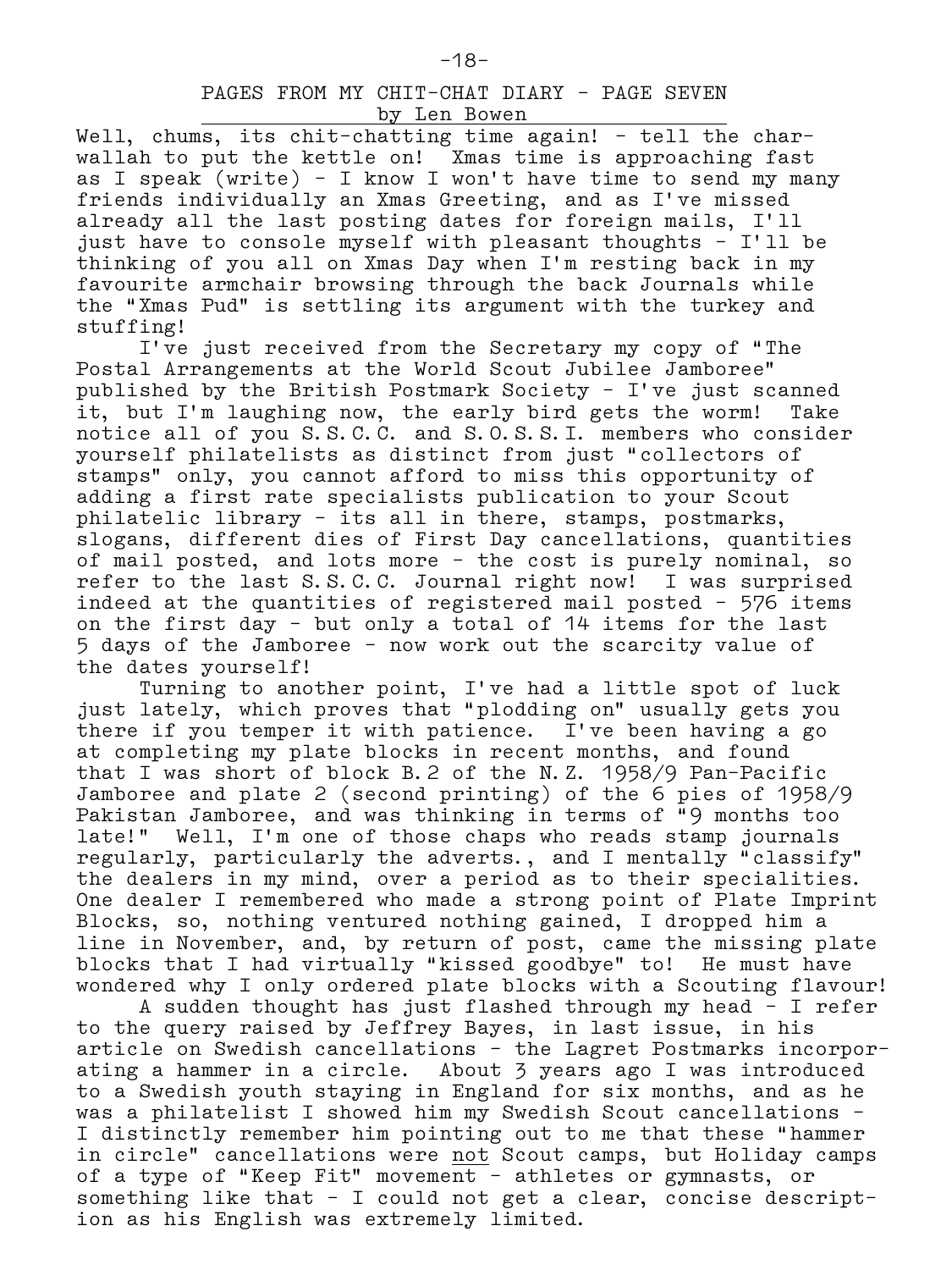By the time this issue is out it will be 1960 – that figure at the end intrigues me  $-$  a joined circle  $-$  let  $us$ </u> join up the circle in 1960, let us all get to know each other more – he, or she – is a lonely person who hasn't a happy circle of friends.

 Gee whiz! my time's up! – see you again soon! – I nearly forgot it! – Jolly good health, lots of luck, and lots of "Scout Stamps" pleasure in this New Year – Sincerest Greetings from Len and son Peter!

–––––––––––––

#### NEW MEMBERS

A very hearty welcome is extended to the following:– \* signifies Junior member.

233 Miss P.O.PORTA, Via Vallescura 24, Bolongua, Italy \*<br>234 KEITH DEACON ) 107 Gossoms End Berkhamsted Herts \* 234 KEITH DEACON ) 107 Gossoms End, Berkhamsted, Herts. \* 235 GEOFFREY DEACON)<br>236 KEVIN PRESTON, The Ridge, 39 High Street, Berkhamsted, \* 236 KEVIN PRESTON, The Ridge, 39 High Street, Berkhamsted \* Herts 237 JOHN WOODHOUSE, 16 Hawthorn Road, Bexley Heath, Kent 238 RODNEY F.GOODMAN, 110 Brunswick Road, Ealing, London,W5 \* 239 HAROLD C.SYMONDS, 8 Palmer Avenue, Willerby, Hull, Yorks. 240 ANTHONY H.TIDEY, 62 Woodcroft Road, Thornton Heath, Surrey 241 ALAN WOLLARD, 1 Ashridge Rise, Berkhamsted, Herts.

Change of Address:

 68 S.LEVY, 697 West End Avenue, New York 25, N.Y., U.S.A. 83 KARL SACKY, Wien XI/79, Rautenstrauchg, Vienna, Austria 87 LEROY K.EDWARDS, 1862 Exton Avenue, Trenton 10, New Jersey,USA 209 P.HORTON, 5 South Street, Walsall, Staffs.

Please delete No.182 from your list of members.

...........

You will have noticed that this Journal is larger than normal. I shall have to cut down the size in future issues or else the wrath of our Secretary/Treasurer will fall heavily upon me. Happy hunting, good collecting and Scouting and Guiding for 1960.

> Sincerely yours, WILF NODDER.

#### ADVERTS.

–––––––––––

1. Official F.D.C. 12th. September 1959, commemorating In– auguration of Malayan Parliament, 4, 10 & 25 cent values. 3/– each (25c U.S.A.). Registered post 1/– extra. British P.O.s must be uncrossed. – Master Leong Chee Keng, 15B Kim Ching Street, Singapore 3, Malaya.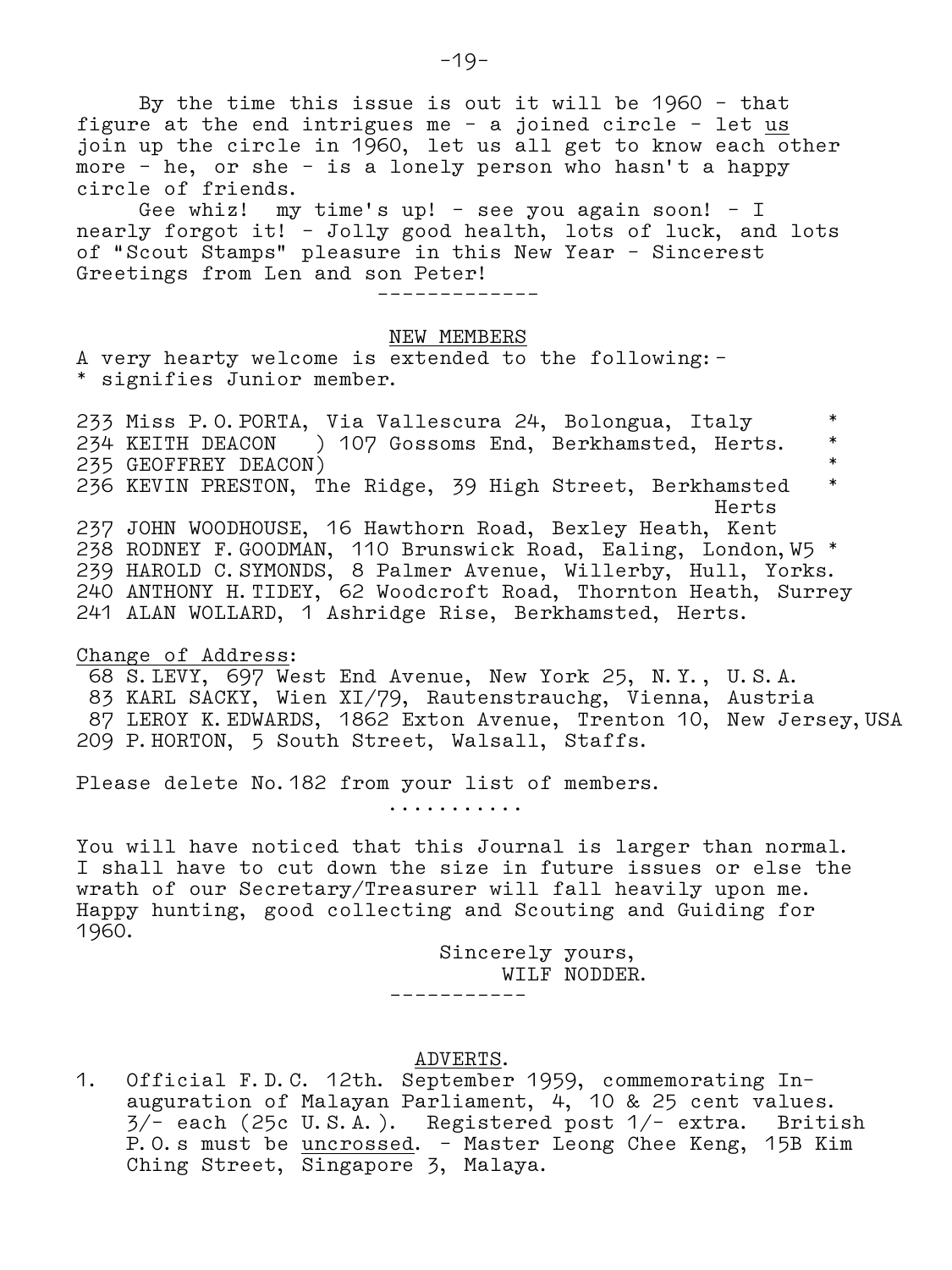- 2. George Washington Chapter of S.O.S.S.I. will issue a coloured cachet for the 50th. Anniversary of the Boy Scouts of America, to issue first day on February 8th. 1960, in Washington D.C. Cost will be 20c. each or 6 for 1\$. Send orders to JOHN J.JUHASZ, P.O. BOX 412, BOUND BROOK, N.J., U.S.A.
- 3. Your offers ere invited for the following out–of–the–way items. Closing date will be February 10th. when successful bidders will be notified.
	- a) 1946 Lithuanian D.P. Scouts in Germany (Detmold) two scarce stamps (10pf and 20pf) mint.
	- b) 1924 G.B. Wembley Jamboree Label native on camel.
	- c) 1925 Hungary, mint set of 8 sport issue, including 1000K. Scout bugler.
	- d) 1936 Roumania, Brasov set of 3 mint.
	- e) 1948 Australia, 2**½**d. imprint block of 4 mint.
	- f) 1955 Canada, 5c. Two imprint blocks of 4, mint, plates I & II.
	- g) 1957 Sheet 12 different labels commemorating Jubilee Jamboree printed in Durban, Natal.
	- h) 1957 G.B., B.O.A.C. First Flight, London–Tokyo. Postmark London FS & Jubilee Slogan.
	- i) 1956 Egypt. 3 stamps on F.D.C., plain, postmark Cairo.
	- j) 1959 Syria. 2 stamps on elaborate F.D.C.
	- k) 1939 Hungary, set of 4 "I PAX TING" on souvenir card postmark 'D' in black.
	- l) 1955/1956 Australia set of 3 different Pan Pacific postmarks on 3 covers.
	- m) 1950 U.S.A. Valley Forge F.D.C., cachetted.
	- n) 1957 G.B. set of 3 on airmail F.D.C. postmark "BFPO, Christmas Island".
	- o) 1957 Cuba, set of 2 used in small souvenir folder.
	- p) 1953 Liechtenstein set of 4 on special card.
	- q) 1959 N.Z. Pan Pacific Jamboree: the scarce 'other than first day' on cachetted cover.
	- r) 1947 Finland. Rare "Scout lagret Westend" postmark on cover.
	- s) 1948 Australia Pan Pacific 2**½**d. imprint block of 4 used on F.D.C. (cachetted)
	- t) 1941 Sweden Olafsborgslagret postmark on cover.
	- u) 1946 Sweden Sparreholm jubilee lagret postmark on cover.
	- v) 1954 Brazil cacheted cover, F.D. with special postmark.
	- w) 1951 Sweden Oresundslagret KFUM on cover.
	- x) 1936 Australia Scout Centenary Corroboree. Belair, postmark on cachetted cover.
	- y) 1958 Greece souvenir booklet (not stamps) in English and French re the first "Philia", Athens.

 Offers to ROY RHODES, 38 Richmond Avenue, Highams Park, London E.4.